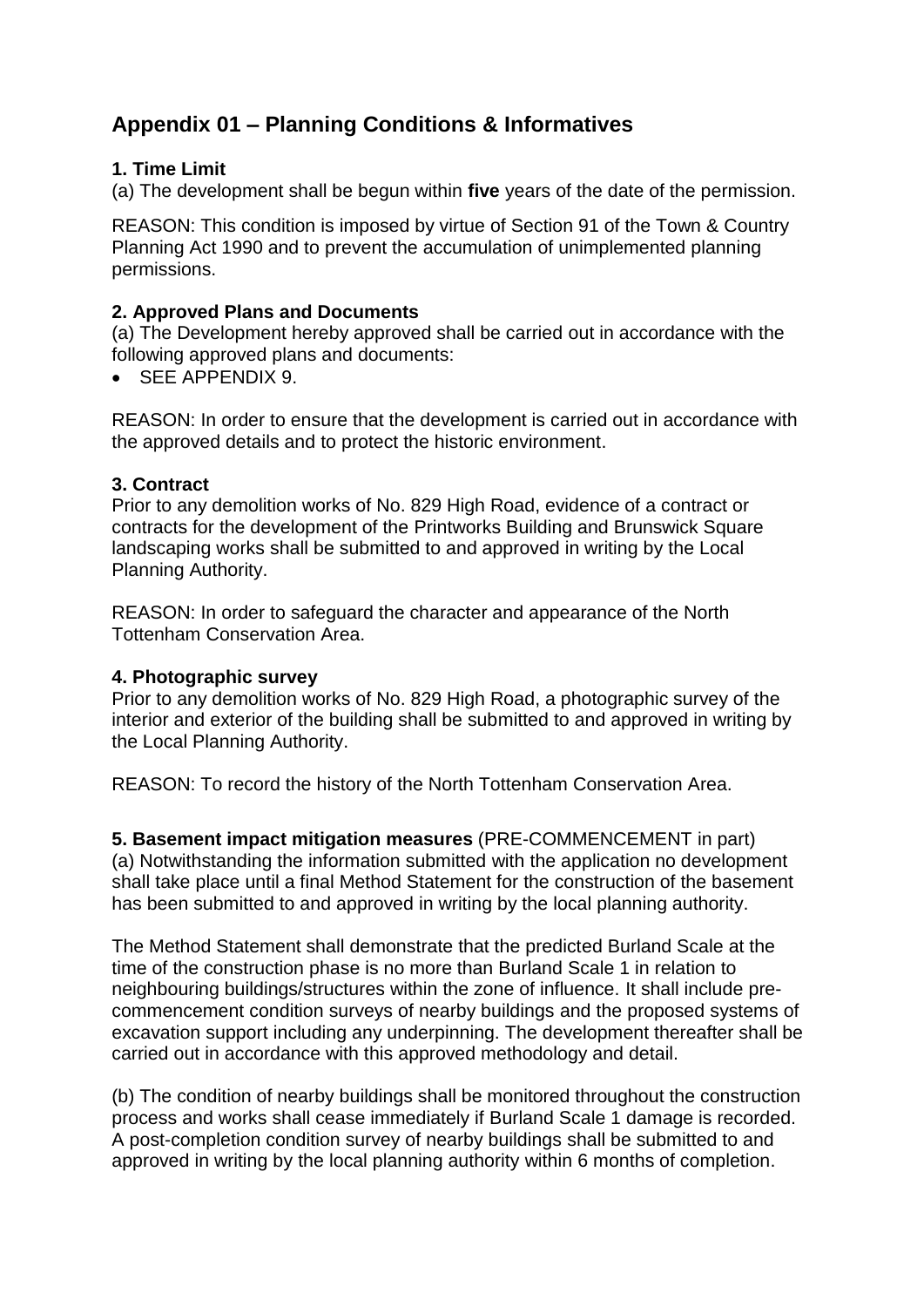Reason: To ensure that the proposed development would have no undue impact on the structural integrity of adjoining and neighbouring buildings, in accordance with Policy DM18 of the Haringey Development Management DPD 2017

# **6. Accessible Housing**

(a) The detailed design for each dwelling hereby approved shall meet the required standard of the Approved Document M of the Building Regulations (2015) as follows unless otherwise agreed in writing with the Local Planning Authority.

i. The following dwellings, unless otherwise agreed in writing by the local planning authority, shall meet Approved Document M M4(3) (2b) ('wheelchair user dwellings'):

- Level L01, PW-L01-B-01, Core B, Apartment, 3-bed, 5-person, Intermediate tenure;
- Level L01, PW-L01-B-04, Core B, Apartment, 2-bed, 4-person, Low Cost Rent tenure;
- Level L02, PW-L02-A-03, Core A, Apartment, 3-bed, 5-person, Market tenure;
- Level L02, PW-L02-A-05, Core A, Apartment, 2-bed, 4-person, Market tenure;
- Level L02, PW-L02-B-04, Core B, Apartment, 2-bed, 4-person, Intermediate tenure;
- Level L03, PW-L03-A-05, Core A, Apartment, 2-bed, 4-person, Market tenure;
- Level L04, PW-L04-A-04, Core A, Apartment, 1-bed, 2-person, Market tenure; and
- Level L05, PW-L05-A-02, Core A, Apartment, 1-bed, 2-person, Market tenure.

ii. All other dwellings shall meet Approved Document M M4(2) ('Accessible and adaptable dwellings').

REASON: In order to ensure an adequate supply of accessible housing in the Borough and to ensure an inclusive development.

# **7. Cinema/Commercial Units - Ventilation/Extraction**

(a) Neither the cinema nor any ground floor commercial unit shall not be occupied as a café/restaurant (Use Class E(b)) until such times as full details of ventilation and extraction of fumes have been submitted to and approved in writing by the Local Planning Authority.

(b) The approved ventilation and fume extraction measures shall be completed and made operational prior to the first occupation of the unit as a café/restaurant (Use Class E(b)) and shall be permanently maintained thereafter.

REASON: In order to prevent adverse impact on air quality.

# **8. Cinema/Commercial Units - Café/restaurant Opening Hours**

(a) Neither the cinema nor any café/restaurant use (Use Class E(b)) shall only be open to the public between the hours of 07.00 to 23.00 (Monday to Saturday) and 08.00 to 23.00 (Sundays and Public Holidays).

REASON: To safeguard residential amenity.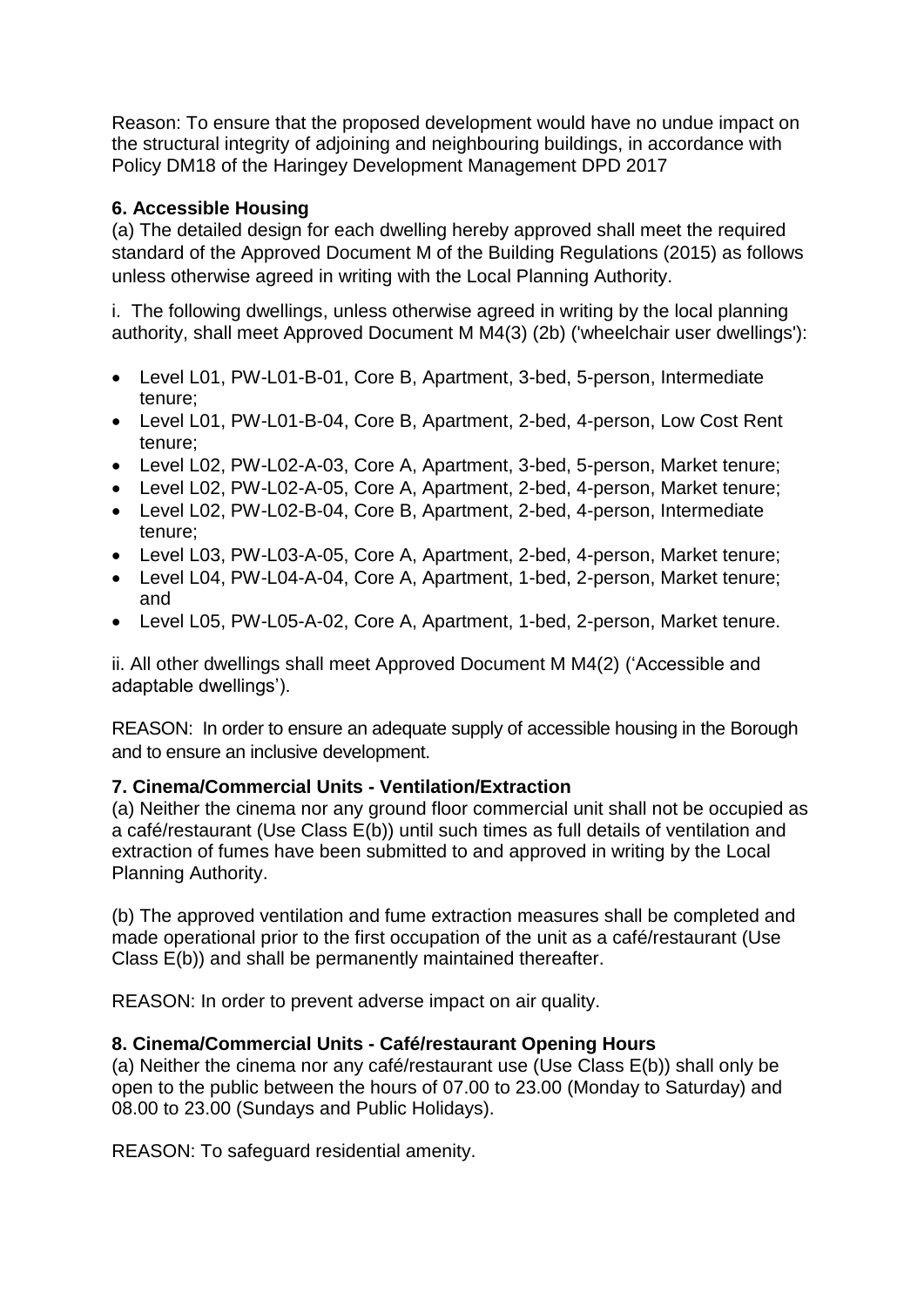# **9. Cinema/Commercial Units – BREEAM** (PRE-COMMENCEMENT)

(a) Prior to commencement of the cinema or any commercial unit in the Printworks Building, a design stage accreditation certificate for that phase must be submitted to the Local Planning Authority confirming that the development will achieve a BREEAM "Very Good" outcome (or equivalent) for each non-residential use within that phase.

(b) The Building shall then be constructed in strict accordance with the details so approved, shall achieve the agreed rating and shall be maintained as such thereafter for the lifetime of the development.

(c) Prior to occupation of any non-residential use within each relevant Phase, a postconstruction certificate issued by the Building Research Establishment (or equivalent) for each non-residential use in that phase must be submitted to the local authority for approval, confirming this standard has been achieved.

(d) In the event that the development fails to achieve the agreed rating for the development, a full schedule and costings of remedial works required to achieve this rating shall be submitted for our written approval with 2 months of the submission of the post construction certificate. Thereafter the schedule of remedial works must be implemented on site within 3 months of the Local Authority's approval of the schedule, or the full costs and management fees given to the Council for offsite remedial actions.

REASON: In the interest of addressing climate change and securing sustainable development in accordance with London Plan (2021) Policies SI2, SI3 and SI4, and Local Plan Policy SP4 and DM21.

#### **10. Cinema/Commercial Units – Noise Attenuation**

(a) No development of the Printworks building at slab level or above shall commence until such times as full details of the floor slab and any other noise attenuation measures between the ground floor cinema and/or commercial unit and dwellings on the first floor have been submitted to and approved in writing by the Local Planning Authority.

(b) The details shall be designed to ensure that at any junction between dwellings and the ground floor commercial unit, the internal noise insulation level for the dwellings is no less than 60 dB  $DnT$ ,  $w + Ctr$ .

(c) The approved floor slab and any other noise attenuation measures shall be completed prior to the occupation of any of the first-floor dwellings directly above the commercial unit are first occupied and shall be maintained thereafter.

REASON: In order to ensure a satisfactory internal noise environment for occupiers of these dwellings.

# **11. Noise Attenuation - Dwellings**

(a) The dwellings hereby approved shall not be occupied until such times as full details of the glazing specification and mechanical ventilation for habitable rooms in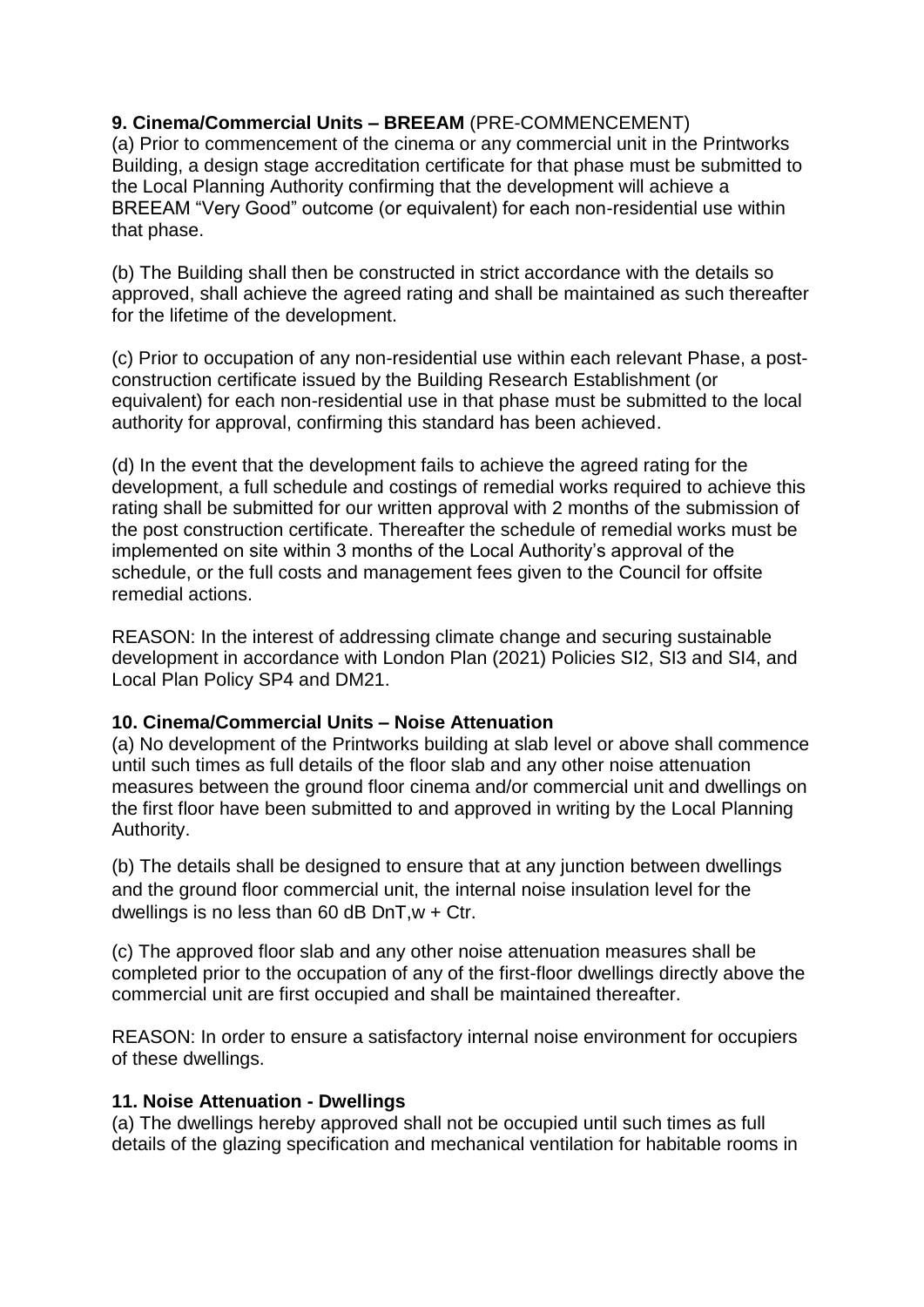all façades of the dwellings to which they relate have been submitted to and approved in writing by the Local Planning Authority.

(b) The above details shall be designed in accordance with BS8233:2014 'Guidance on sound insulation and noise reduction for buildings' and meet the following noise levels;

| Time                        | <b>Area</b>                        | <b>Average Noise level</b>     |
|-----------------------------|------------------------------------|--------------------------------|
| Daytime Noise 7am - 11pm    | <b>Living rooms &amp; Bedrooms</b> | $35dB(A)$ ( $L_{Aeq,16hour}$ ) |
|                             | <b>Dining Room Area</b>            | $40dB(A)$ $(L_{Aeq,16hour})$   |
| Night Time Noise 11pm - 7am | <b>Bedrooms</b>                    | $30dB(A)$ ( $L_{Aeq,8hour}$ )  |

With individual noise events not to exceed 45 dB LAmax (measured with F time weighting) more than 10-15 times in bedrooms between 23:00hrs – 07:00hrs.

(c) The approved glazing specification and mechanical ventilation measures for the habitable rooms in all facades of the dwellings shall be installed and made operational prior to the occupation of any of the dwellings to which they relate in the Block as specified in part (a) of this condition and shall be maintained thereafter.

REASON: In order to ensure a satisfactory internal noise environment for occupiers of these dwellings.

# **12. Detailed Fire Statement**

(a) The Development must be carried out in accordance with the provisions of the Fire Statement (HRW-BHE-PW-XX-RP-YD-0002 Revision P04) prepared by Buro Happold dated 29 July 2021 unless otherwise approved in writing by the Local Planning Authority.

REASON: To ensure that the development incorporates the necessary fire safety measures in accordance with the Mayor's London Plan Policy D12.

#### **13. Landscape Details**

(a) The following external landscaping details of external areas and amenity areas shall be submitted to and approved by the Local Planning Authority before the Printworks Building commences above ground floor slab level:

i) Hard surfacing materials;

iii) Children's play areas and equipment:

iv) Boundary treatments

v) Any relevant SuDs features (as identified in the Drainage Strategy (HRW-BHE-PW-XX-RP-C1-0002, Revision P05), dated 29 July 2021)

vi) A SUDS management and maintenance plan for the proposed SUDS features, detailing future management and maintenance responsibilities for the lifetime of the development

vii) Minor artefacts/structures (e.g. furniture, refuse or other storage units, signs etc.);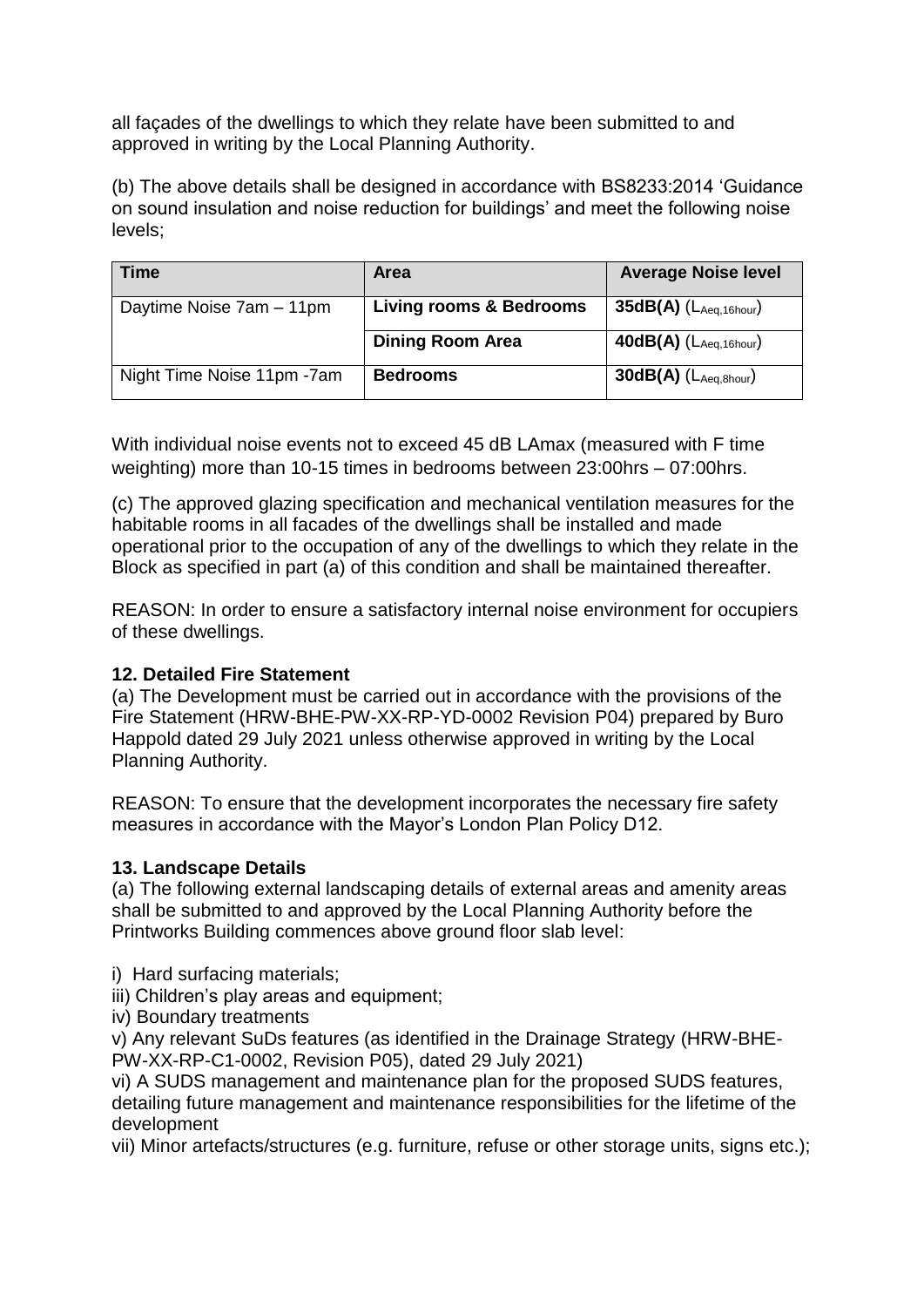viii) Proposed and existing functional services above and below ground (e.g. drainage power, communications cables, pipelines etc. indicating lines, manholes, supports etc.);

ix) Planting plans and a full schedule of species of new trees and shrubs proposed to be planted noting species, plant sizes and proposed numbers/densities where appropriate;

x) Any food growing areas and soil specification:

xi) Written specifications (including cultivation and other operations) associated with plant and grass establishment; and

xii) Implementation programme.

(b) The external landscaping and SUDS features shall be carried out in accordance with the approved details, management and maintenance plan and implementation programme unless otherwise agreed in writing by the Local Planning Authority.

(c) Any trees or shrubs which die, are removed or become seriously damaged or diseased within five years from the completion of the landscaping works shall be replaced in the next planting season with the same species or an approved alternative as agreed in writing by the Local Planning Authority.

REASON: To ensure a satisfactory level of residential amenity, children's play opportunities, food growing opportunities, biodiversity enhancement and boundary treatments.

#### **14. Trees & Planting – 5-year Replacement**

Any trees or plants which within 5 years from them being planted die, are removed, or become seriously damaged or diseased shall be replaced in the next planting season with other similar size and species.

REASON: To ensure that the approved soft landscaping thrives and makes a positive contribution to residential amenity, publicly accessible open space and (in the case of Block F) the setting of Listed Buildings.

#### **15. Biodiversity**

(a) Prior to occupation of the Printworks Building, details of ecological enhancement measures shall be submitted to and approved in writing by the Council. This shall detail the biodiversity net gain, plans showing the proposed location of ecological enhancement measures (including bat boxes, bird boxes and bee bricks), a sensitive lighting scheme, justification for the location and type of enhancement measures by a qualified ecologist, and how the development will support and protect local wildlife and natural habitats.

(b) Prior to the occupation of development, photographic evidence and a postdevelopment ecological field survey and impact assessment shall be submitted to and approved by the Local Planning Authority to demonstrate the delivery of the ecological enhancement and protection measures is in accordance with the approved measures and in accordance with CIEEM standards.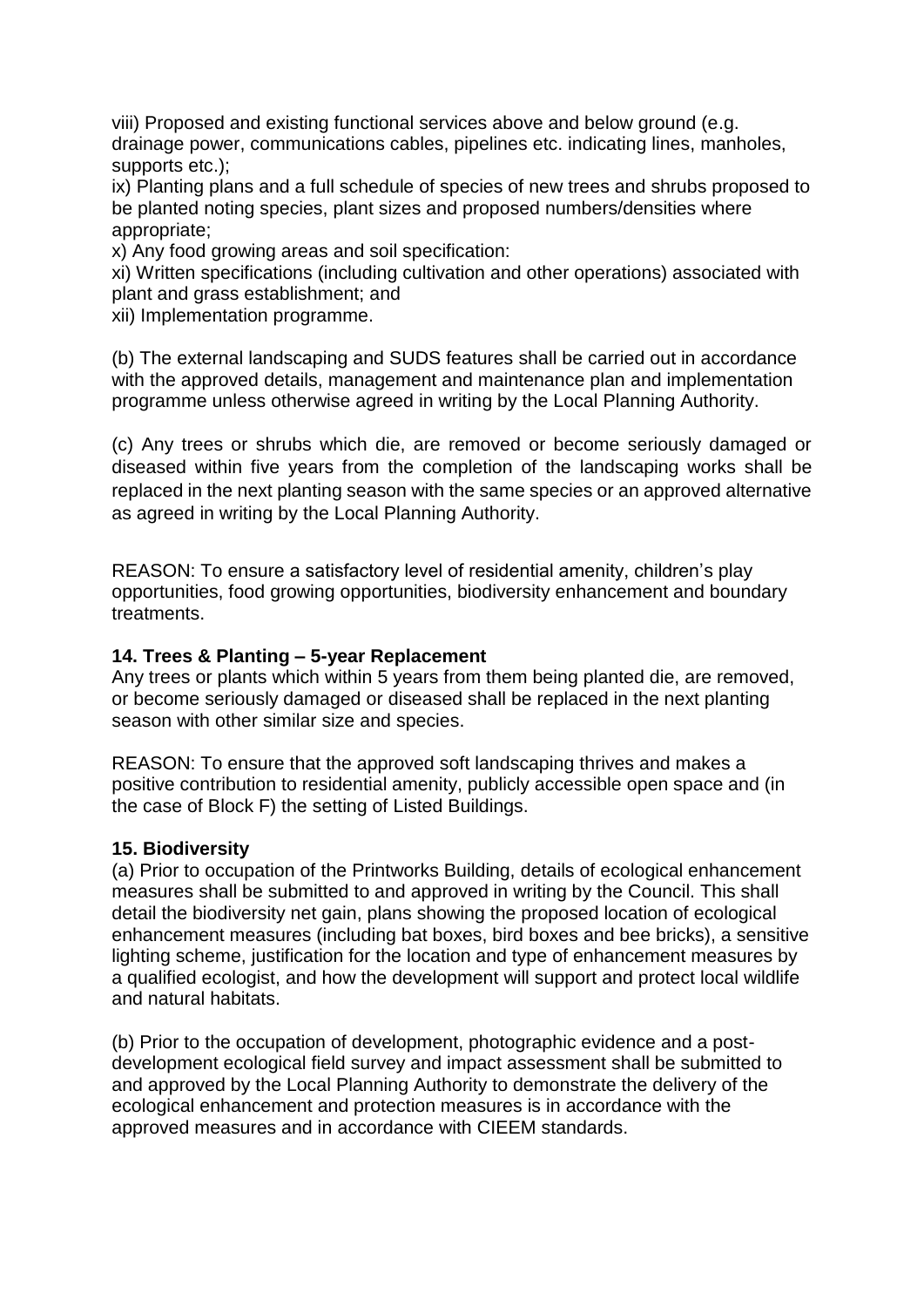(c) Development shall accord with the details as approved and retained for the lifetime of the development.

REASON: To ensure that the development provides the maximum provision towards the creation of habitats for biodiversity and the mitigation and adaptation of climate change. In accordance with Policies G1, G5, G6, SI1 and SI2 of the London Plan (2021) and Policies SP4, SP5, SP11 and SP13 of the Haringey Local Plan (2017).

### **16. External Materials and Details – Printworks Buildings**

(a) No development of the Printworks Building shall commence above ground floor slab level until all proposed external materials and elevational details for the Building have been submitted to and approved by the Local Planning Authority. These external materials and details shall include:

i). External facing materials and glazing, including sample boards of all cladding materials and finishes;

ii) Sectional drawings at 1:20 through all typical external elements/facades, including all openings in external walls including doors and window-type reveals, window heads and window cills;

iii) Sectional and elevational drawings at 1:20 of junctions between different external materials, balconies, parapets to roofs, roof terraces and roofs of cores;

iv) Plans of ground floor entrance cores and entrance-door thresholds at 1:20 and elevations of entrance doors at 1:20;

(b) Thereafter the development shall be carried out in accordance with the approved details and materials.

REASON: To ensure that the development hereby approved is satisfactory.

# **17. External Materials and Details – Nos. 823-827 High Road**

(a) No works of demolition or alteration to Nos. 823-827 High Road shall commence until details of all proposed external materials for that building have been submitted to and approved by the Local Planning Authority. These details shall include

i). External facing materials and glazing, including sample boards of all cladding materials and finishes;

ii) Sectional drawings at 1:20 through all typical external elements/facades, including all openings in external walls including doors and window-type reveals, window heads and window cills;

iii) Sectional and elevational drawings at 1:20 of junctions between different external materials, balconies, parapets to roofs, roof terraces and roofs of cores;

iv) Plans of ground floor entrance cores and entrance-door thresholds at 1:20 and elevations of entrance doors at 1:20;

(b) Thereafter the development shall be carried out in accordance with the approved details and materials.

REASON: To ensure that the development hereby approved is satisfactory.

# **18. No new Plumbing on outside of Nos. 823-827 High Road**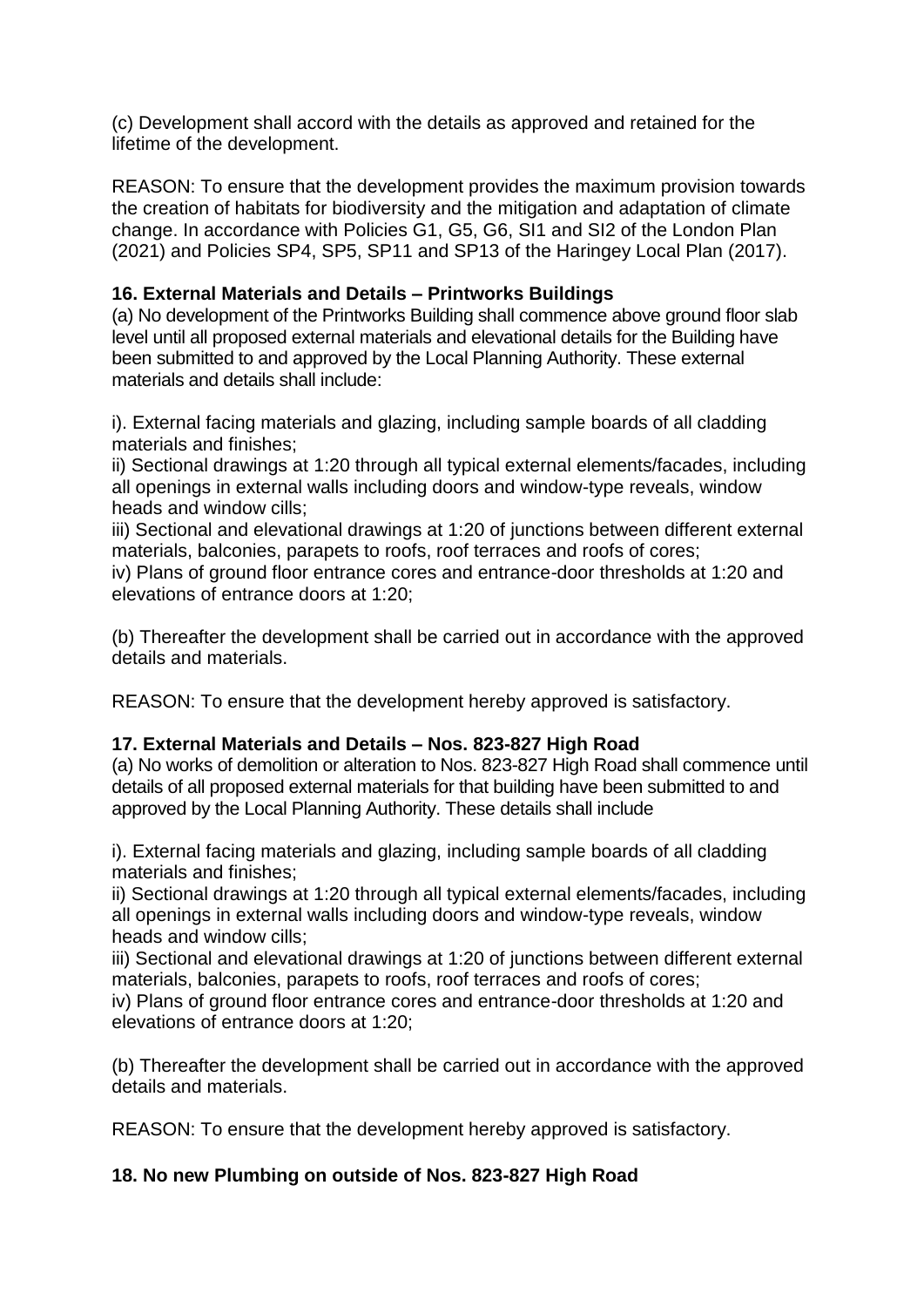No new plumbing, pipes, soil stacks, flues, vents or ductwork shall be fixed on the external faces of Nos. 823-827 High Road unless shown on the drawings hereby approved, or submitted to and approved by the Local Planning Authority in relation to the conditions above.

REASON: In order to safeguard the appearance of this important façade within the North Tottenham Conservation Area.

### **19. No new Grilles on outside of Nos. 823-827 High Road**

No new grilles, security alarms, lighting, cameras or other appurtenances shall be fixed on the external faces of Nos. 823-827 High Road A unless shown on the drawings hereby approved, or submitted to and approved by the Local Planning Authority in relation to the conditions above

REASON: In order to safeguard the appearance of this important façade within the North Tottenham Conservation Area.

### **20. Living roofs**

(a) Prior to the commencement of the Printworks Building above ground floor slab level until details of the living roofs for the Building shall be submitted to and approved in writing by the Local Planning Authority. Living roofs shall be planted with flowering species that provide amenity and biodiversity value at different times of year. Plants shall be grown and sourced from the UK and all soils and compost used must be peat-free. The submission shall include:

i. A roof plan identifying where the living roofs will be located;

ii. A ground floor plan identifying where the living walls will be rooted in the ground, if any;

iii. Sections demonstrating installed and expected settled substrate levels of no less than 120mm for extensive living roofs, and no less than 250mm for intensive living roofs;

iv. Roof plans annotating details of the diversity of substrate depths and substrate types across the roof to provide contours of substrate, including annotation of substrate mounds and sandy piles in areas with the greatest structural support to provide a variation in habitat, with a minimum of one feature per 10m2 of living roof;

v. Roof plans annotating details of the location of semi-buried log piles / flat stones for invertebrates, with a minimum footprint of 1m2 and at least one feature per 10m2 of living roof;

vi. Details on the range of native species of (wild)flowers, herbs in the form of seeds and plug plants planted on the living roofs, or climbing plants planted against walls, to benefit native wildlife;

vii. Roof plans and sections showing the relationship between the living roof areas and photovoltaic array; and

viii. Management and maintenance plan, including frequency of watering arrangements.

(b) Prior to the occupation of 90% of the dwellings in the Printworks Building, evidence must be submitted to and approved by the Local Planning Authority that the living roof has been delivered in line with the details set out in point (a). This evidence shall include photographs demonstrating the measured depth of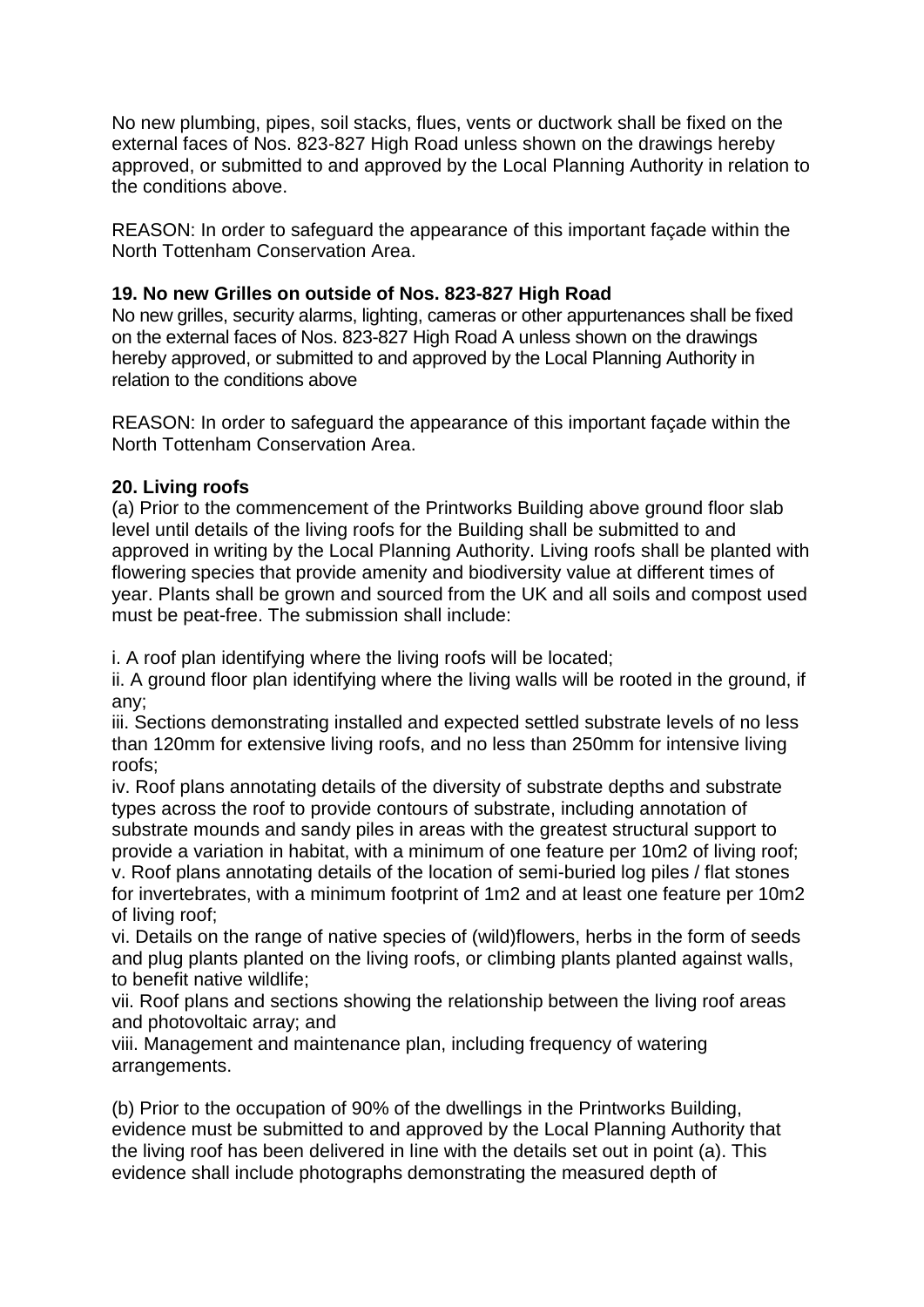soil/substrate planting and biodiversity measures. If the Local Planning Authority finds that the living roof has not been delivered to the approved standards, the applicant shall rectify this to ensure it complies with the condition. The living roof(s) and/or walls shall be retained thereafter for the lifetime of the development in accordance with the approved management arrangements.

REASON: To ensure that the development provides the maximum provision towards the creation of habitats for biodiversity, reduces the impact on climate change and supports the water retention on site during rainfall. In accordance with Policies G1, G5, G6, SI1 and SI2 of the London Plan (2021) and Policies SP4, SP5, SP11 and SP13 of the Haringey Local Plan (2017).

# **21. Ground Floor Western Boundary Details**

(a) No development shall commence above ground floor slab level of the Printworks Building until details of the approved boundary wall between the site and the Peacock Industrial Estate to the west have been submitted to and approved in writing by the Local Planning Authority.

(b) The approved boundary fence and/or building elevation shall be provided before any dwelling in Cores A and C are first occupied and shall be maintained thereafter.

REASON: To ensure a satisfactory boundary treatment between the Printworks Building and the Peacock Industrial Estate and ensure a satisfactory internal noise environment for the approved homes fronting the Estate.

### **22. Energy Strategy**

The development hereby approved shall be constructed in accordance with the Sustainability and Energy Statement (dated 25 November 2021), prepared by Buro Happold delivering a minimum site-wide 68% improvement on carbon emissions over 2013 Building Regulations Part L, with SAP2012 emission factors, high fabric efficiencies, connection to the Decentralised Energy Network, and minimum 55 kWp solar photovoltaic (PV) energy generation.

The final agreed energy strategy shall be installed and brought into operation prior to the first occupation of the development. The development shall be carried out strictly in accordance with the details so approved and shall be operated and maintained as such thereafter for the lifetime of the development.

(a) Prior to the commencement of works above ground floor slab level for the Printworks Building, an updated Energy Strategy shall be submitted to the Local Planning Authority for its written approval. This shall include:

- i. Confirmation of the overall % reduction in line with the Energy Hierarchy;
- ii. Confirmation of the necessary fabric efficiencies to achieve a minimum 10% reduction (residential) and minimum 19% (non-residential) in SAP2012 carbon factors, including details to reduce thermal bridging;
- iii. Specification and efficiency of the proposed Mechanical Ventilation and Heat Recovery (MVHR), with plans showing the rigid or semi-rigid MVHR ducting;
- iv. Maximum possible solar energy to be generated on the roof, with details including: a roof plan; the number, angle, orientation, type, and efficiency level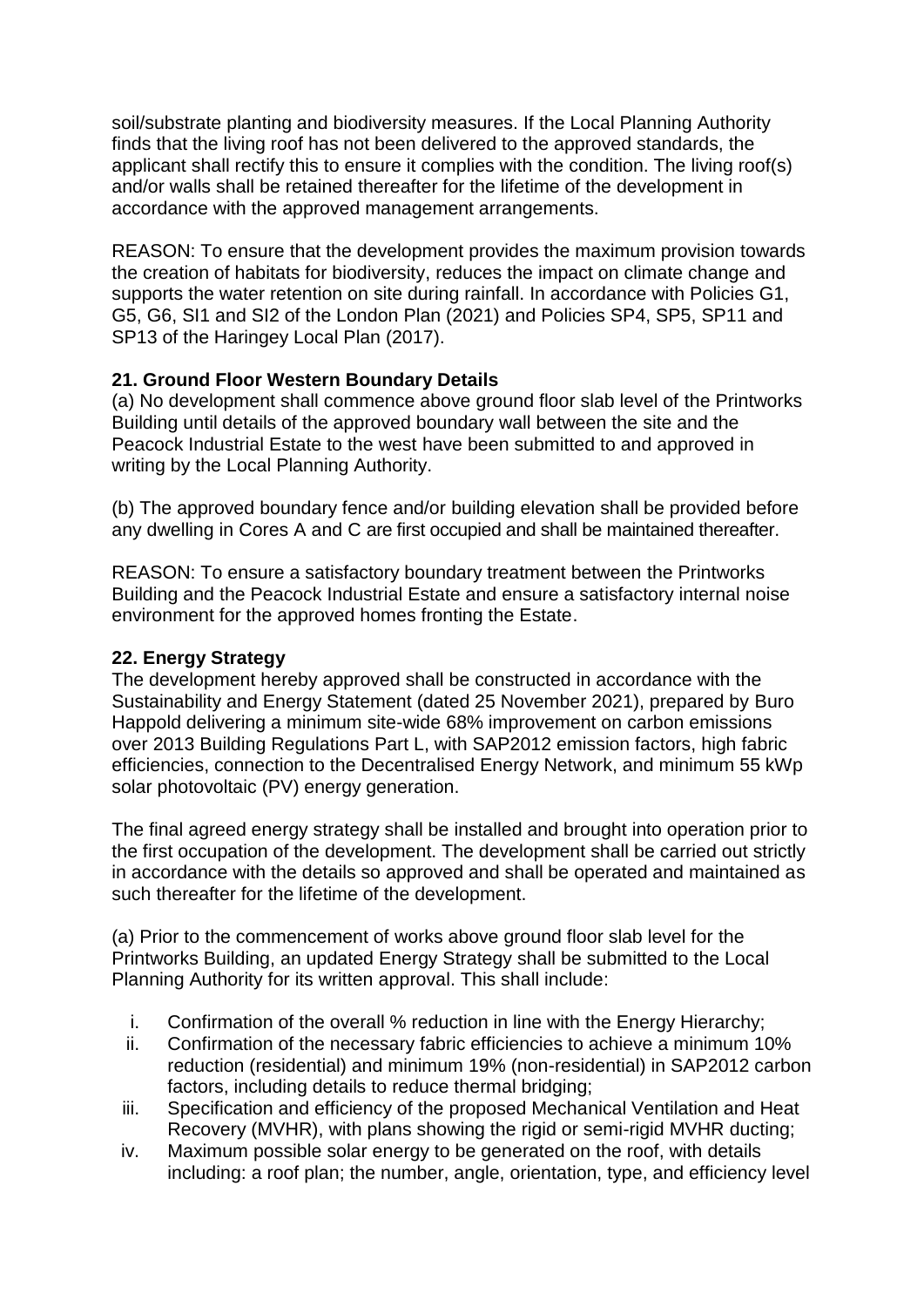of the PVs; how overheating of the panels will be minimised; their peak output (kWp).

- v. Detailed design of the heat network within the blocks and how this complies with CIBSE CoP1 and the LBH Generic Specification. This should include detailed calculation of distribution losses (based on pipe routes and lengths, pipe sizes, taking account of F&R temperatures and diversification and insulation) to calculate total heat loss from the system expressed in W/dwelling and should demonstrate losses have been minimised;
- vi. A strategy for the supply of heat to buildings occupied before the site-wide energy centre is available;
- vii. Further detail of how the developer will ensure the performance of the system will be safeguarded through later stages of design, construction and commissioning including provision of key information on system performance required by CoP1.
- viii. A metering strategy.

(b) Within six months of first occupation of any dwellings, evidence shall be submitted in writing to the Local Planning Authority that the development has been registered on the GLA's Be Seen energy monitoring platform.

(c)The final approved Energy Strategy shall be operational prior to the first occupation of the Development. The Development shall be carried out strictly in accordance with the details so approved and shall be operated and maintained as such thereafter.

REASON: To ensure the development reduces its impact on climate change by reducing carbon emissions on site in compliance with the Energy Hierarchy, and in line with London Plan (2021) Policy SI2, SI3, and Local Plan Policy SP4 and DM22.

#### **23. Overheating (Non-residential)**

(a) Prior to the occupation of any non-residential floorspace in the Printworks Building, an Overheating Report for that Building shall be submitted to and approved by the Local Planning Authority only if that space is to be occupied in accordance with the NCM Activity Database and will accommodate any vulnerable users, such as office/workspace, community, healthcare, or educational uses.

(b) The report shall be based on the current and future weather files for 2020s, 2050s and 2080s for the CIBSE TM49 central London dataset. It shall set out:

i. The proposed occupancy profiles and heat gains in line with CIBSE TM52 ii. The modelled mitigation measures which will be delivered to ensure the development complies with DSY1 for the 2020s weather file.

iii. A retrofit plan that demonstrates which mitigation measures would be required to pass future weather files, with confirmation that the retrofit measures can be integrated within the design.

iv. The mitigation measures hereby approved shall be implemented prior to occupation and retained thereafter for the lifetime of the development.

REASON: In the interest of reducing the impacts of climate change, to enable the Local Planning Authority to assess overheating risk and to ensure that any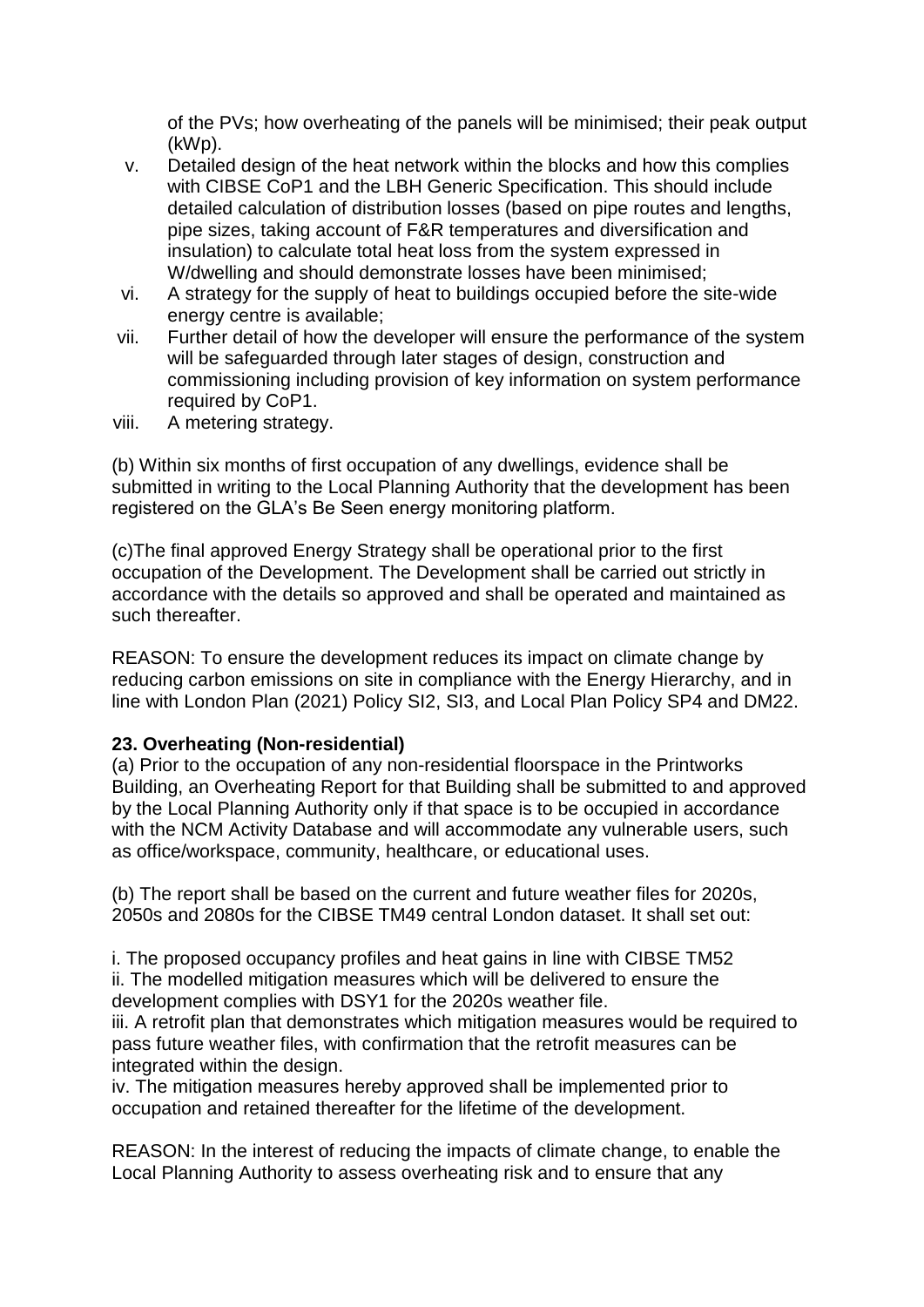necessary mitigation measures are implemented prior to construction, and maintained, in accordance with Policy SI4 of the London Plan (2021), and Policies SP4 and DM21 of the Local Plan.

# **24. Future overheating (Dwellings)**

Prior to occupation of the development, the following overheating measures must be installed and be retained for the lifetime of the development to reduce the risk of overheating in habitable rooms in line with the Overheating Analysis (dated 27 November 2021) prepared by Buro Happold:

- i. Natural ventilation, with openable areas of 30% at night in LKD; 100% openable at night in bedrooms;
- ii. Glazing g-value of 0.35;
- iii. Acoustic louvres 450x2300mm (all windows), 30% free area;
- iv. Façade shading, 300mm recess depth windows;
- v. MVHR with summer bypass;
- vi. Ceiling fans in high-risk dwellings;
- vii. Hot water pipes insulated to high standards with maximum heat losses as modelled;
- viii. No active cooling.

If the design of the development is amended, or the heat network pipes will result in higher heat losses and will impact on the overheating risk of any units, a revised Overheating Strategy must be submitted as part of the amendment application.

REASON: In the interest of reducing the impacts of climate change, to enable the Local Planning Authority to assess overheating risk and to ensure that any necessary mitigation measures are implemented prior to construction, and maintained, in accordance with Policy SI4 of the London Plan (2021), and Policies SP4 and DM21 of the Local Plan.

# **25. Energy Monitoring**

(a) Upon final completion of each Printworks Building, suitable devices for the monitoring of the energy use and renewable/low-carbon energy generation (by residential unit) for that Building shall have been installed, and the monitored data for all buildings shall be submitted to the Local Planning Authority at daily intervals for a period of five years from final completion.

(b) The installation of the monitoring devices and the submission of the data shall be carried out in accordance with the Local Planning Authority's approved specifications as published on its website.

REASON: To ensure the development can comply with the Energy Hierarchy in line with London Plan 2021 Policy SI 2 and Local Plan Policy SP4 before construction works prohibit compliance.

# **26. PV Arrays**

(a) The installed PV Arrays shall be maintained in good working order and cleaned at least annually.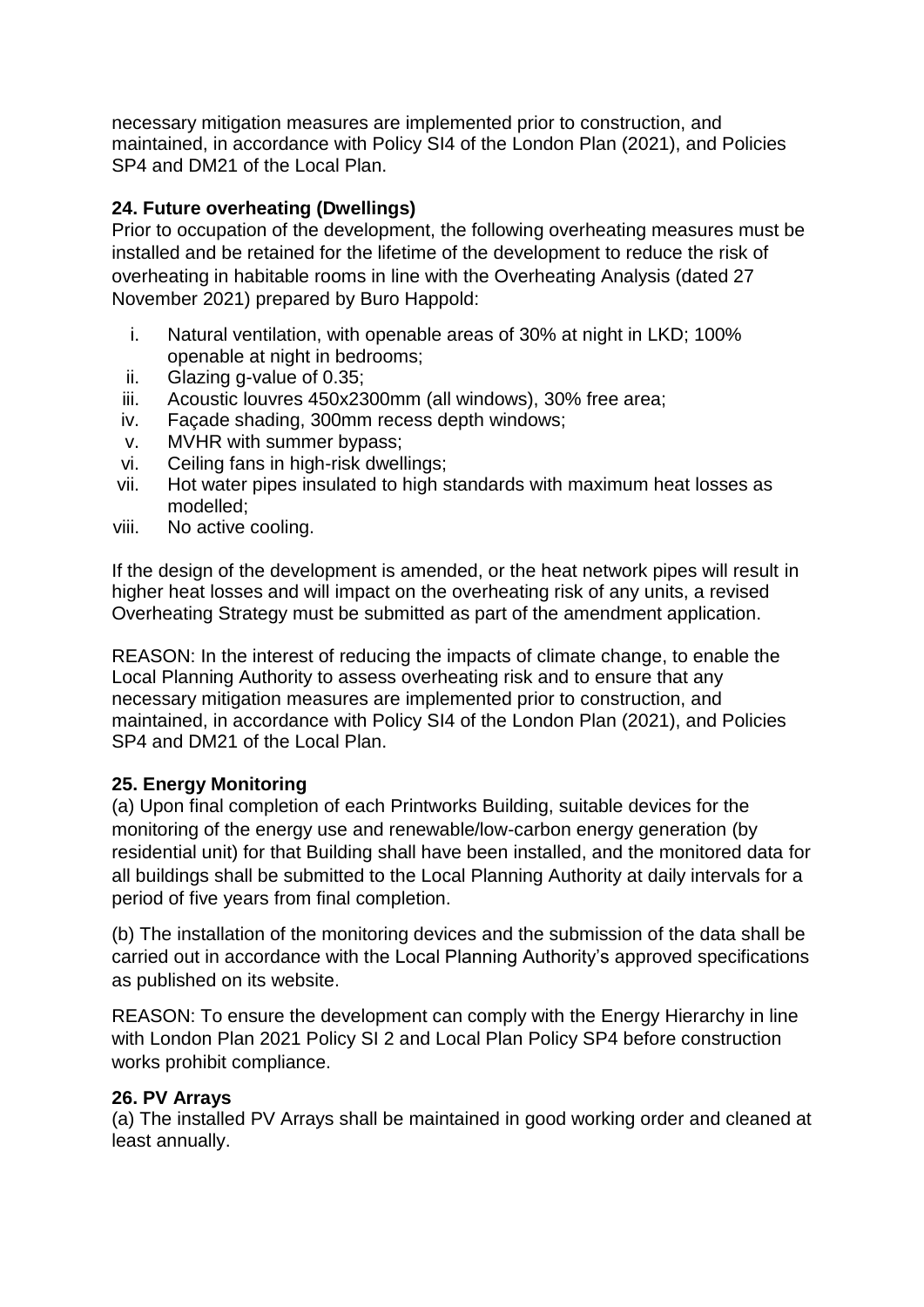REASON: To ensure that the installed PV arrays generate renewable energy at their full potential.

# **27. Secured by Design**

(a) Prior to the first occupation of the Printworks Building, a 'Secured by Design' accreditation shall be obtained for that phase and thereafter all features are to be permanently retained.

(b) Accreditation must be achieved according to current and relevant Secured by Design guide lines at the time of above grade works of each Phase of the development.

REASON: To ensure safe and secure development and reduce crime.

#### **28. Stage I Written Scheme of Investigation of Archaeology** (PRE-COMMENCEMENT)

(a) No development shall commence in each relevant phase until a Stage 1 Written Scheme of Investigation (WSI) has been submitted to and approved by the Local Planning Authority in writing for each relevant phase. For land that is included within the WSI, no demolition or development shall take place other than in accordance with the agreed WSI, and the programme and methodology of site evaluation and the nomination of a competent person(s) or organisation to undertake the agreed works.

REASON: to protect the historic environment

### **29. Stage II Written Scheme of Investigation of Archaeology**

(a) If heritage assets of archaeological interest are identified by a Stage 1 Written Scheme of Investigation (WSI) of Archaeology, then for those parts of the site which have archaeological interest, a Stage 2 WSI shall be submitted to and approved by the Local Planning Authority in writing. For land that is included within the Stage 2 WSI, no demolition/development shall take place other than in accordance with the agreed stage 2 WSI which shall include:

i) The statement of significance and research objectives, the programme and methodology of site investigation and recording and the nomination of a competent person(s) or organisation to undertake the agreed works

ii) The programme for post-investigation assessment and subsequent analysis, publication & dissemination and deposition of resulting material. This part of the condition shall not be discharged until these elements have been fulfilled in accordance with the programme set out in the stage 2 WSI.

REASON: to protect the historic environment

#### **30. Foundation Design – Archaeology** (PRE-COMMENCEMENT)

(a) In the event that the Stage I and/or Stage II Written Scheme of Investigation of Archaeology identifies any archaeological remains that require protection, no development shall take place in each relevant Phase (as identified in an approved Phasing Plan) until details of the foundation design and construction method to protect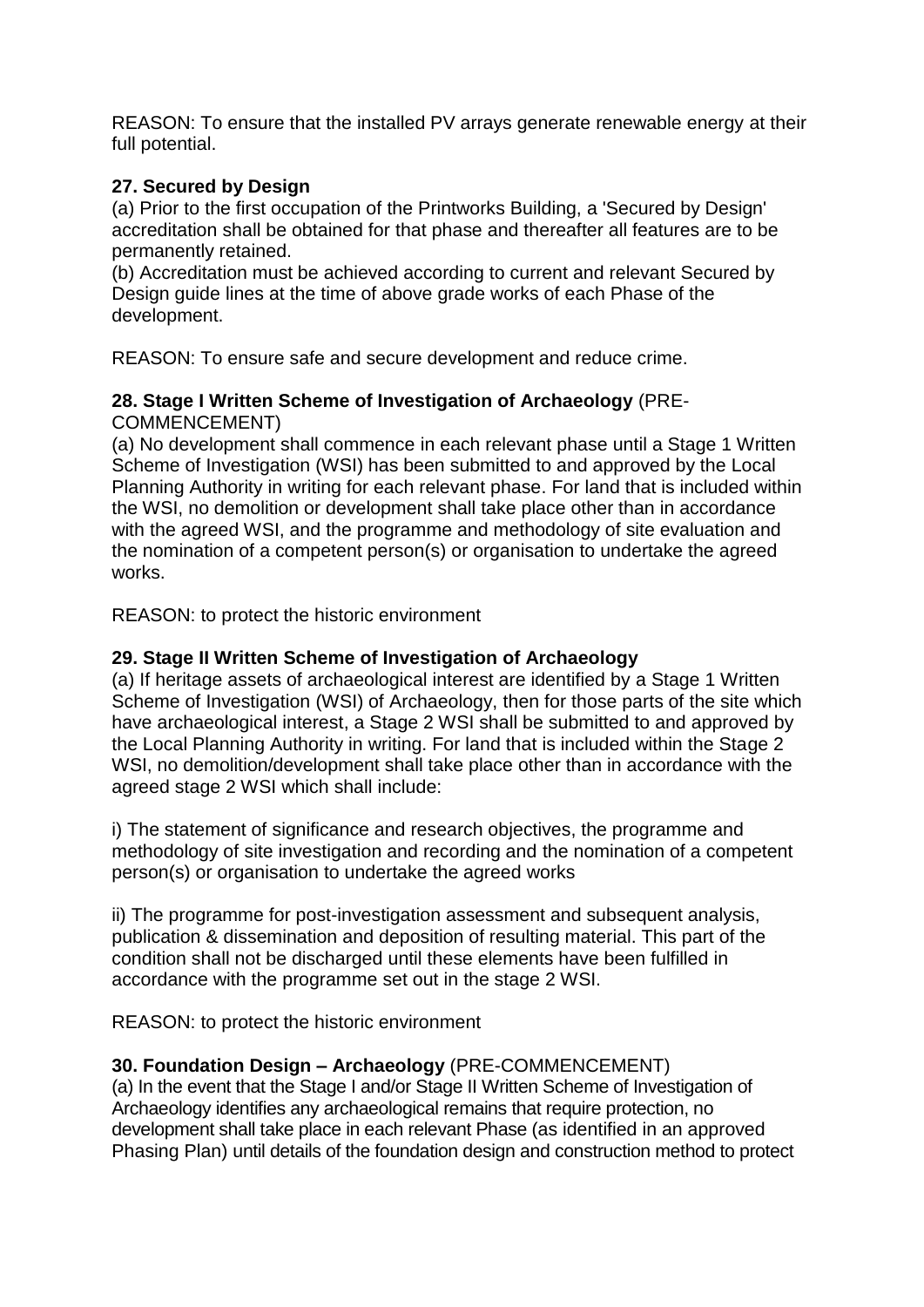any archaeological remains in that phase have been submitted and approved in writing by the Local Planning Authority.

(b) The development shall be carried out in accordance with the approved details.

REASON: The planning authority wishes to secure physical preservation of the site's archaeological interest in accordance with the NPPF.

# **31. Land Contamination – Part 1** (PRE-COMMENCEMENT)

(a) No development shall commence other than investigative work until:

i) Taking account of information in the in the Land Contamination Assessment (Phase I) with reference HRW-BHE-PW-XX-RP-CG-001, Revision P03 prepared by Buro Happold Ltd dated 29 July 2021, a site investigation for that phase shall be conducted for the site using information obtained from the desktop study and Conceptual Model. The investigation must be comprehensive enough to enable: a risk assessment to be undertaken, refinement of the Conceptual Model, and the development of a Method Statement detailing the remediation requirements. ii) The risk assessment and refined Conceptual Model shall be submitted, along with the site investigation report for that phase, to the Local Planning Authority. iii) If the risk assessment and refined Conceptual Model indicate any risk of harm, a Method Statement detailing the remediation requirements, using the information obtained from the site investigation, and also detailing any post remedial monitoring shall be submitted to, and approved in writing by, the Local Planning Authority prior to that remediation being carried out on site.

REASON: To ensure the development can be implemented and occupied with adequate regard for environmental and public safety.

# **32. Land Contamination – Part 2**

(a) Where remediation of contamination on the site is required pursuant to the condition above, completion of the remediation detailed in the method statement for each phase shall be carried out and a report that provides verification that the required works have been carried out, shall be submitted to, and approved in writing by the Local Planning Authority before the development is first occupied.

REASON: To ensure the development can be implemented and occupied with adequate regard for environmental and public safety.

# **33. Unexpected Contamination**

(a) If, during development, contamination not previously identified is found to be present at the site then no further development (unless otherwise agreed in writing with the Local Planning Authority) shall be carried out until a remediation strategy detailing how this contamination will be dealt with has been submitted to and approved in writing by the Local Planning Authority.

(b) The remediation strategy shall be implemented as approved.

REASON: To ensure that the development is not put at unacceptable risk from, or adversely affected by, unacceptable levels water pollution from previously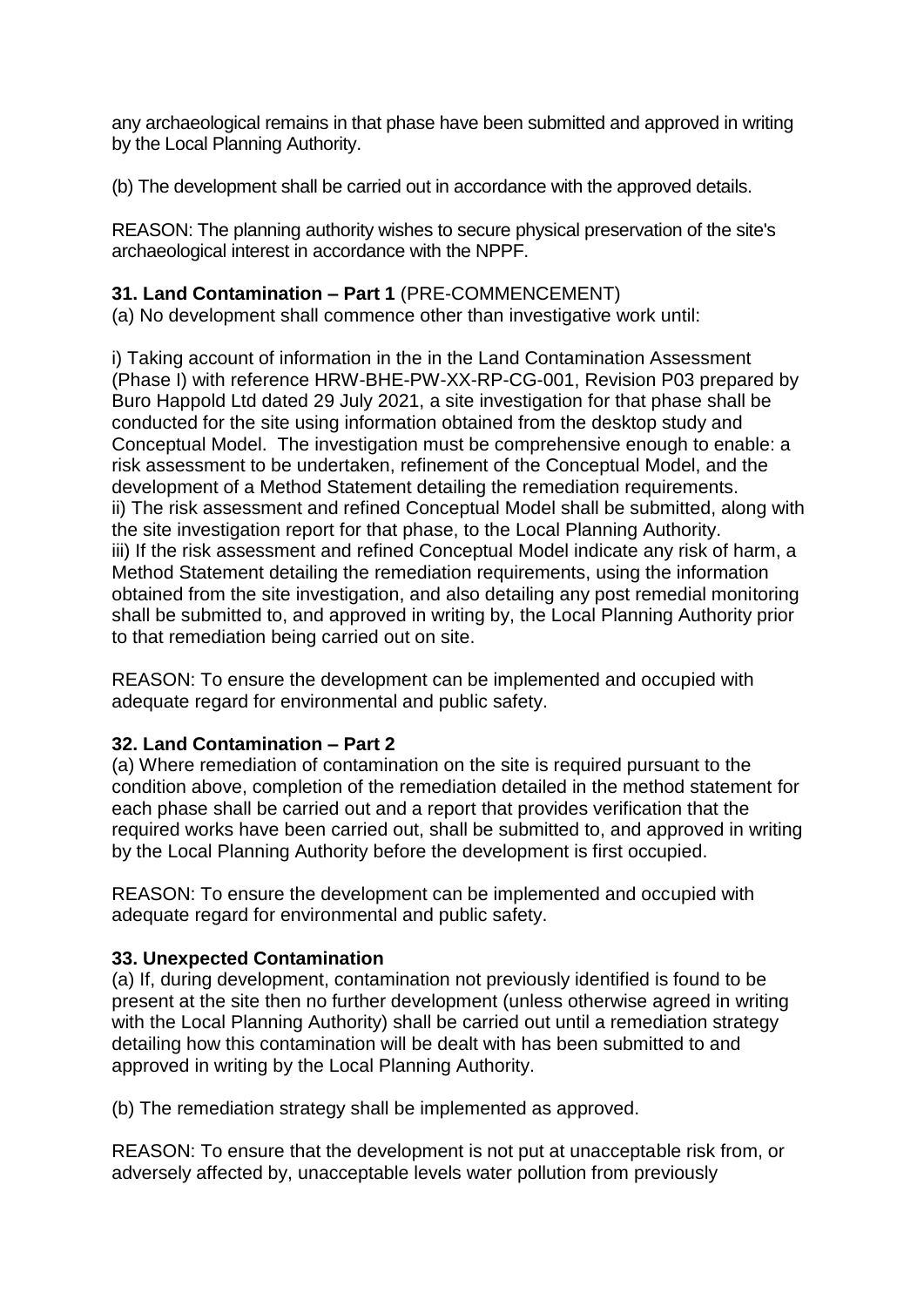unidentified contamination sources at the development site in line with paragraph 183 of the National Planning Policy Framework.

### **34. Combined Stage 1/2 Road Safety Audit – Brunswick Square** (PRE-COMMENCEMENT))

(a) No development shall commence until a combined Stage 1 and Stage 2 Road Safety Audit for the proposed vehicular access junction and associated pedestrian footways for Brunswick Square and its junction with the High Road has been submitted to and approved in writing by the Local Planning Authority.

(b) The detailed design of the junction hereby approved shall be in accordance with the recommendations in an approved Audit and maintained thereafter

REASON: To ensure the safe movement of vehicles and pedestrians.

#### **35. Basement Vehicular Access Control Arrangements**

(a) The basement car parking areas hereby approved shall not be brought in to use until such times as Basement Access Control Arrangements have been submitted to and approved in writing by the Local Planning Authority.

(b) The Basement Vehicular Access Control Arrangements shall include written and illustrated details of signal control and give-way systems to manage vehicular movements in and out of the approved basement car parks and demonstrate their adequacy to manage any vehicle queues.

(c) The car parking areas shall be operated only in accordance with the relevant approved Basement Vehicular Access Control Arrangements.

The CPMP shall set out details of the proposed signal control and give-way systems used to manage vehicular movements in and out of the basement car parks via the proposed ramps.

REASON: To ensure the safe movement of vehicles in to and out of parking areas.

#### **36. Car Parking Design & Management Plan**

(a) No development shall be occupied until a Car Parking Design and Management Plan (CPMP) for that Phase has been submitted to and approved in writing by the Local Planning Authority.

(b) The CPMP shall include details of the following:

i. Location and design of any temporary car parking spaces.

ii. Location and design of car parking spaces.

iii. Provision of Electric Vehicle Charging Points (direct provision for 20% of spaces, with passive provision for the remaining 80%).

iv. Allocation, management and enforcement of residential car parking spaces (prioritising wheelchair users, then other disabled people, then families with children then others as part of a dynamic strategy to prioritise use and minimise redundancy of spaces).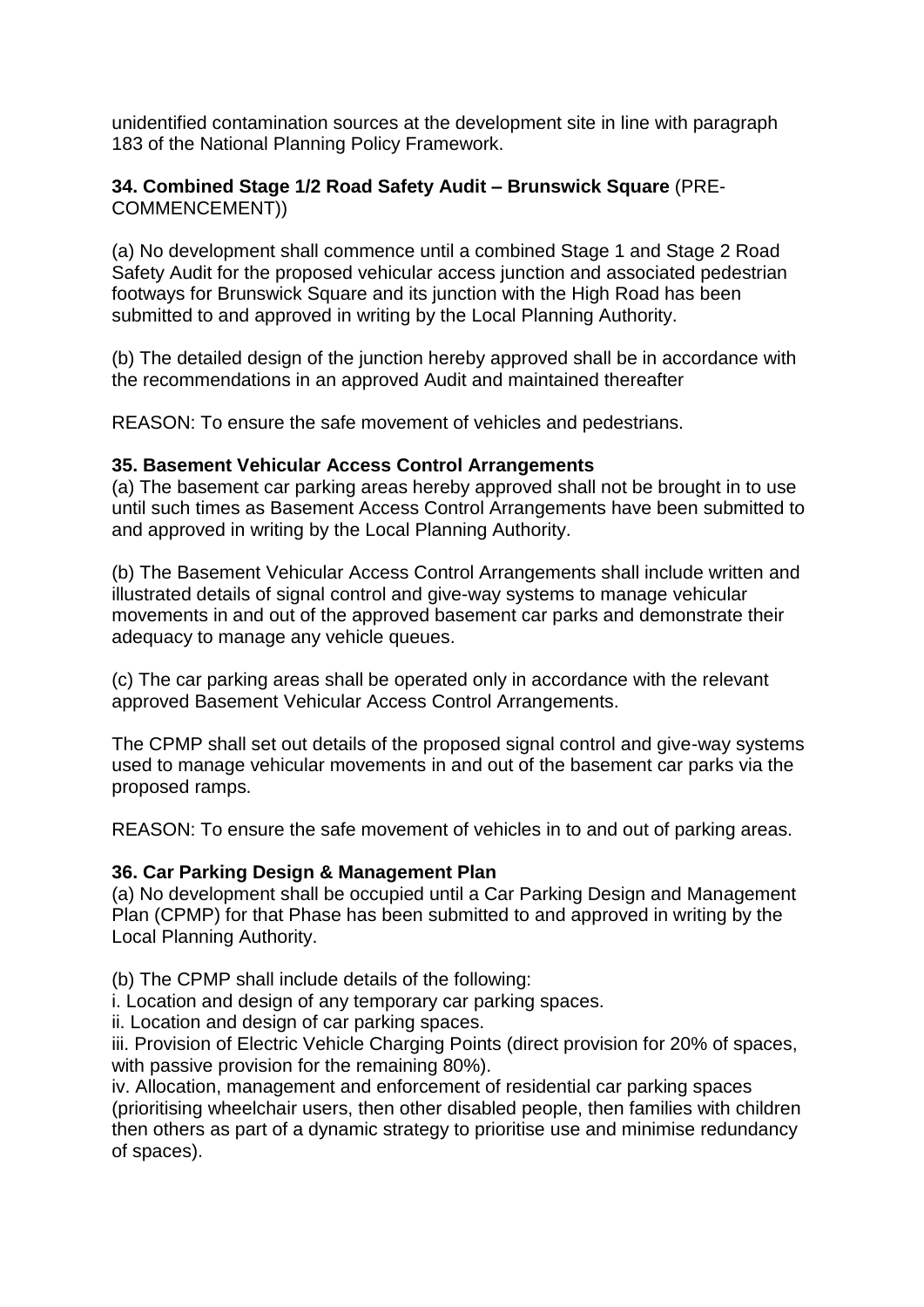(c) Car parking shall be allocated, managed and enforced in accordance with the approved CPMP.

(d) All car parking spaces shall be leased and not sold outright.

REASON: To manage the on-site car parking provision of the proposed development so that it is used efficiently and only by authorised occupiers. To protect the amenity of the site users. To promote sustainable travel.

### **37. Cycle Parking Details** (PRE-COMMENCEMENT)

(a) No development of the Printworks Buildings shall commence until details of cycle parking (152 long-stay and 22 sort-stay) and provision for changing/locker space for the cinema and commercial units in the Printworks Building have been submitted to and approved in writing by the Local Planning Authority.

(b) The cycle parking details shall demonstrate compliance with the relevant standards in Policy T5 of the London Plan (2021) and the London Cycling Design Standards.

(c) The cycle parking provision shall be implemented in accordance with the approved details and retained thereafter for this use only.

REASON: To promote travel by sustainable modes of transport and to comply with Policy T5 of the London Plan (2021) minimum cycle parking standards and the London Cycling Design Standards.

#### **38. Delivery and Servicing Plan**

(a) No development of the Printworks Buildings shall be occupied until a Delivery and Servicing Plan (DSP) for the development as a whole has been submitted to and approved in writing by the Local Planning Authority. The DSP for that Phase shall be in broad conformity with the approved Delivery and Servicing Plan (within the Transport Assessment prepared by Arup, 29 July 2021) and Transport for London's Delivery and Servicing Plan Guidance (2020), other than details of the location and dimensions of the all proposed loading bays shall be submitted to and approved in writing by the Local Planning Authority).

(b) The DSP, including loading bays approved under (a) above shall be implemented and updated following the results of the first delivery and servicing survey to be undertaken within 12 months of first occupation of the proposed development.

(c) Further surveys and updates of the full DSP shall be approved in writing by the Local Planning Authority.

REASON: To set out the proposed delivery and servicing strategy for the development, including the predicted impact of the development upon the local highway network and both physical infrastructure and day-to-day policy and management mitigation measures. To ensure that delivery and servicing activities are adequately managed such that the local community, the pedestrian, cycle and highway networks and other highway users experience minimal disruption and disturbance. To enable safe, clean and efficient deliveries and servicing.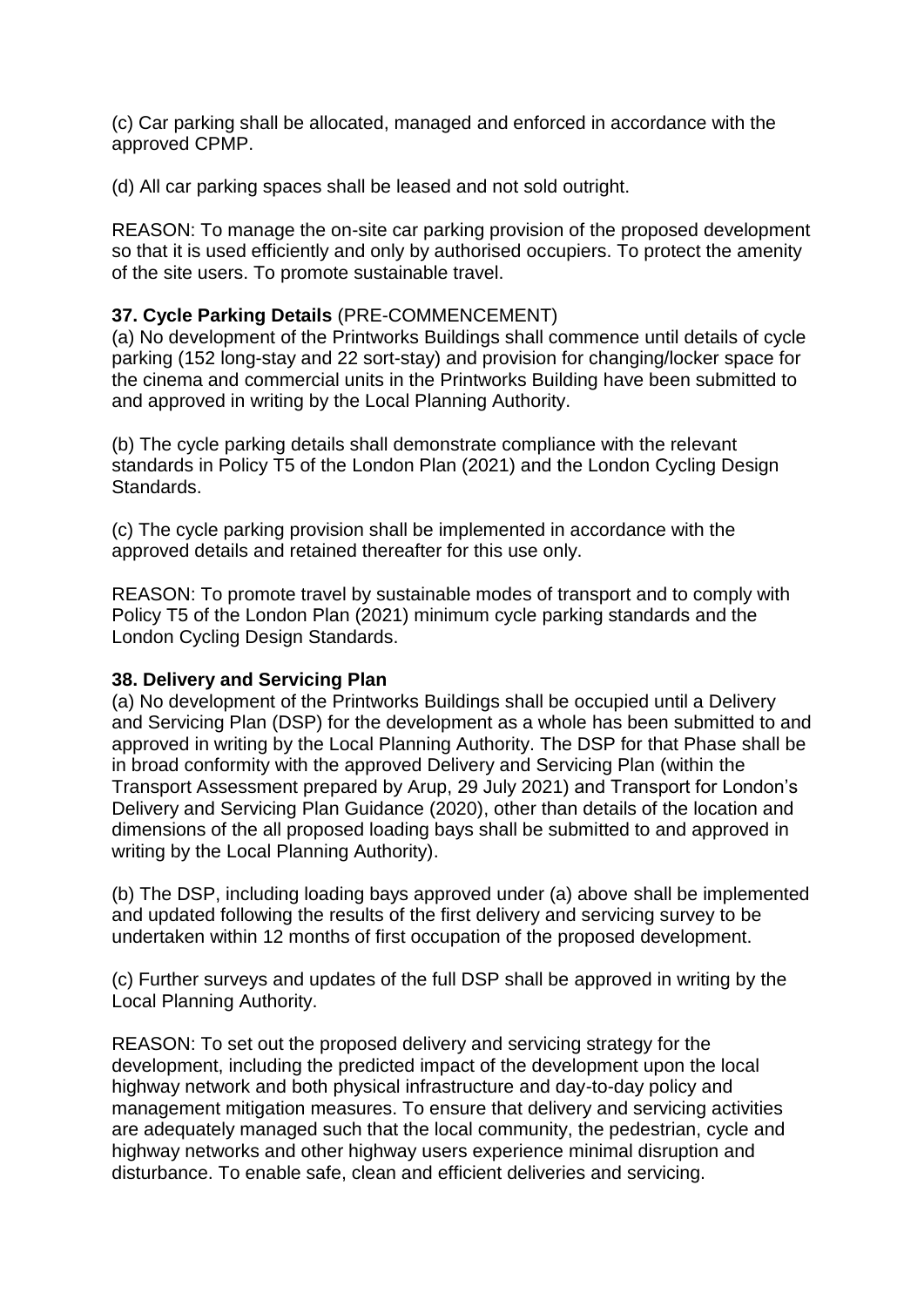### **39. Residential Waste Management Plan**

(a) None of the residential dwellings in the Printworks Building shall be first occupied until a Residential Waste Management Plan for that Building has been submitted to and approved in writing by the Local Planning Authority.

(b) The Residential Waste Management Plan shall set out details of: (i) who will be responsible for moving waste and recyclable Wheelie Bins or Euro Bins from Waste Rooms A, B and C to a designated collection point on Brunswick Square and taking them back to the Waste Rooms on collection day; and (ii) The timing of such movements, ensuring that bins are not stored on the footway overnight before they are collected and ensuring that bins are taken back into the store as soon as reasonably practicable after collection.

(c) The approved Residential Waste Management Plan shall be implemented upon first occupation of any of the residential dwellings and the development shall be operated in accordance with the approved Plan thereafter, unless a review of arrangements and a revised Plan is requested in writing by the Local Planning Authority, in which case the development shall be operated in accordance with any revised Plan that is approved in writing by the Local Planning Authority.

REASON: To ensure satisfactory waste and recycling collection.

**40. Detailed Construction Logistics Plan** (PRE-COMMENCEMENT)

(a) No development shall commence until a Detailed Construction Logistics Plan (CLP) has been submitted to and approved in writing by the Local Planning Authority.

(b) The Detailed CLP shall conform with the approved Outline Construction Logistics Plan within the submitted Transport Assessment (prepared by Arup, dated 29 July 2021) and Transport for London's Construction Logistics Planning Guidance (2021) and shall include the following details:

i) Site access and car parking arrangements;

ii) Delivery booking systems;

iii) Construction phasing and agreed routes to/from the development replace lorry routeing;

iv) Timing of deliveries to and removals from the site (to avoid peak times of 07.00 to 9.00 and 16.00 to 18.00 where possible);

- v) Travel plans for staff/ personnel involved in construction.
- vi) Crane Lifting Management Plan (CLMP)
- vii) Crane Erection and Dismantling

REASON: To provide the framework for understanding and managing construction vehicle activity into and out of the proposed development, encouraging modal shift and reducing overall vehicle numbers. To give the Local Planning Authority an overview of the expected logistics activity during the construction programme. To protect of the amenity of neighbour properties and to maintain traffic safety.

# **41. Public Highway Condition** (PRE-COMMENCEMENT)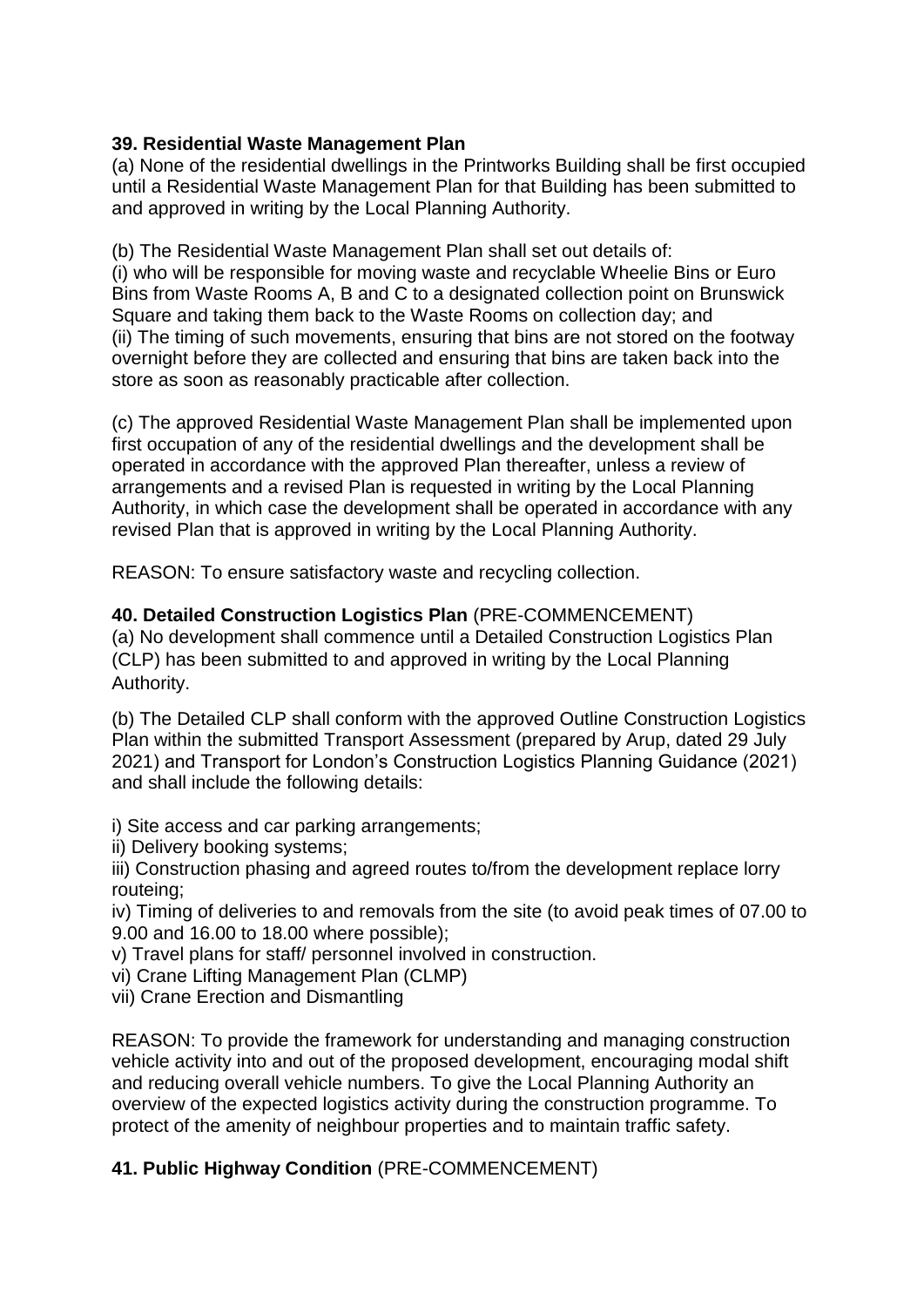(a) No development shall commence until an existing condition survey of the western half of the High Road carriageway and footway (between 811 and 831 High Road) has been undertaken in collaboration with the Council's Highways Maintenance team and submitted in writing to the Local Planning Authority.

(b) Within one month of the completion of all development works, including any highway works, a final condition survey shall be undertaken of the highway areas identified in (a) in collaboration with the Council's Highways Maintenance team and submitted in writing to the Local Planning Authority.

(c) The applicant shall ensure that any damages caused by the construction works and highlighted by the before-and-after surveys are addressed and the condition of the public highway is reinstated to the satisfaction of the Council's Highways Maintenance team in accordance with an associated Highway Agreement.

REASON: To ensure the construction works do not result in the deterioration of the condition of the public highway along the site.

### **42. Demolition/Construction Environmental Management Plans** (PRE-COMMENCEMENT)

(a) No development shall commence until a Demolition Environmental Management Plan (DEMP) for that Phase has been submitted to and approved in writing by the Local Planning Authority.

(b) No development shall commence (other than demolition) until a Construction Environmental Management Plan (CEMP) has been submitted to and approved in writing by the Local Planning Authority.

(c) The DEMP and CEMP shall provide details of how demolition and construction works respectively are to be undertaken and shall include:

i. A construction method statement which identifies the stages and details how works will be undertaken:

ii. Details of working hours, which unless otherwise agreed with the Local Planning Authority shall be limited to 08.00 to 18.00 Monday to Friday and 08.00 to 13.00 on Saturdays;

iii. Details of plant and machinery to be used during demolition/construction works;

iv. Details of an Unexploded Ordnance Survey;

v. Details of the waste management strategy;

vi. Details of community engagement arrangements;

vii. Details of any acoustic hoarding;

viii. A temporary drainage strategy and performance specification to control surface water runoff and Pollution Prevention Plan (in accordance with Environment Agency guidance);

ix. Details of external lighting;

x. Details of any other standard environmental management and control measures to be implemented.

(d) the CEMP shall also include consideration as to whether any ecological protection measures are required, to include an assessment of vegetation for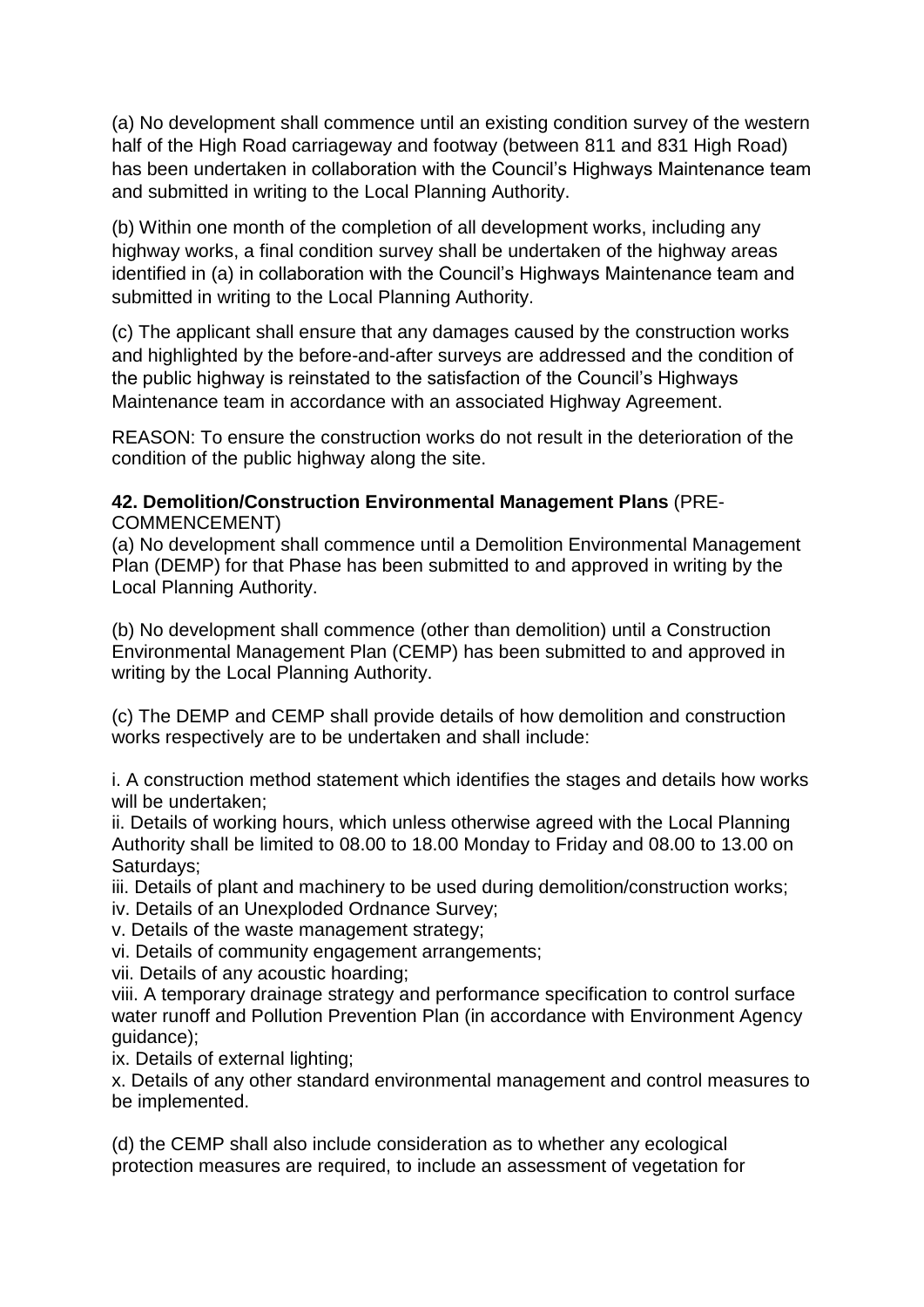removal, including mature trees, for the presence of nesting birds. Mitigation measures including the use of sensitive timings of works, avoiding the breeding bird season (March-August, inclusive) and, where not possible, pre-works checks by a suitably experienced ecologist will be provided in detail.

(e) Demolition and construction works shall only be carried out in a particular Phase in accordance with an approved DEMP and CEMP for that Phase.

REASON: To safeguard residential amenity, reduce congestion and mitigate obstruction to the flow of traffic, protect air quality and the amenity of the locality.

# **43. Management and Control of Dust** (PRE-COMMENCEMENT)

(a) No development shall commence, save for investigative work, until a detailed Air Quality and Dust Management Plan (AQDMP), detailing the management of demolition and construction dust, has been submitted to and approved in writing by the Local Planning Authority. The AQDMP shall be in accordance with the Greater London Authority SPG Dust and Emissions Control (2014) and shall include: i) Monitoring locations

i) Mitigation measures to manage and minimise demolition/construction dust emissions during works;

ii) a Dust Risk Assessment.

(b) Demolition and construction works shall only be carried out in a particular Phase in accordance with an approved AQDMP for that Phase.

REASON: To safeguard residential amenity, protect air quality and the amenity of the locality.

# **44. Non-Road Mobile Machinery 1** (PRE-COMMENCEMENT)

(a) Prior to the commencement of the development, evidence of site registration at nrmm.london to allow continuing details of Non-Road Mobile Machinery (NRMM) and plant of net power between 37kW and 560 kW to be uploaded during that Phase of the development shall be submitted to and approved by the Local Planning Authority in writing.

Reason: To protect local air quality and comply with Policy SI1 of the London Plan and the GLA NRMM LEZ

# **45. Non-Road Mobile Machinery 2** (PRE-COMMENCEMENT)

(a) All plant and machinery to be used during the demolition and construction phases of the development shall meet Stage IIIA of EU Directive 97/68/ EC for both NOx and PM emissions.

REASON: To protect local air quality and comply with Policy SI 1 of the London Plan and the GLA NRMM LEZ

# **46. Impact Piling Method Statement** (PRE-COMMENCEMENT)

(a) No piling shall take place until a piling method statement (detailing the depth and type of piling to be undertaken and the methodology by which such piling will be carried out, including measures to prevent and minimise the potential for damage to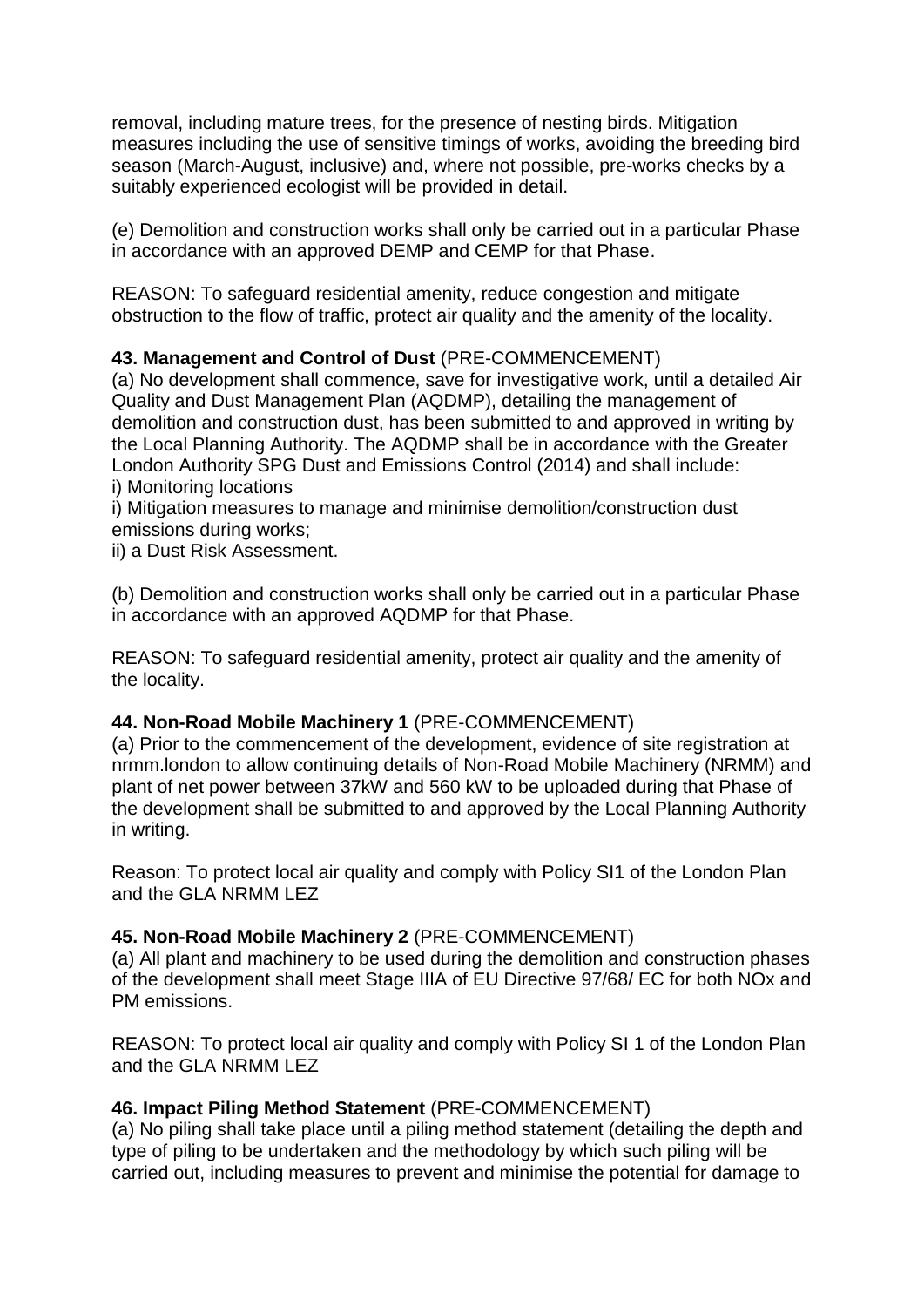subsurface sewerage infrastructure, and the programme for the works) for that Phase has been submitted to and approved in writing by the Local Planning Authority in consultation with Thames Water.

(b) Any piling in each relevant Phase must be undertaken in accordance with the terms of the approved piling method statement for that Phase.

REASON: The proposed works will be in close proximity to underground sewerage utility infrastructure. Piling has the potential to impact on local underground sewerage utility infrastructure. The applicant is advised to contact Thames Water Developer Services to discuss the details of the piling method statement.

#### **47. Business and Community Liaison Construction Group** (PRE-COMMENCEMENT)

(a) For the duration of the demolition and construction works the developer and its contractors shall establish and maintain a Liaison Group having the purpose of: i. informing local residents and businesses of the design and development proposals;

ii. informing local residents and businesses of progress of preconstruction and construction activities;

iii. considering methods of working such as hours and site traffic;

iv. providing local residents and businesses with an initial contact for information relating to the development and for comments or complaints regarding the development with the view of resolving any concerns that might arise;

v. providing advanced notice of exceptional works or deliveries; and

vi. providing telephone contacts for resident's advice and concerns.

The terms of reference for the Liaison Group, including frequency of meetings, shall be submitted to and approved in writing by the Local Planning Authority prior to commencement of the development. For the avoidance of doubt, this could comprise the Applicant's existing 'Business and Community Liaison Group '(BCLG) or an alternative agreed with the Council.

REASON: In order to ensure satisfactory communication with residents, businesses and local stakeholders throughout the construction of the development.

#### **48. Telecommunications**

(a) The placement of any telecommunications apparatus, satellite dish or television antenna on any external surface of the development is precluded, with exception provided for a communal satellite dish or television antenna for the residential units details of which are to be submitted to the Local Planning Authority for its written approval prior to the first occupation of the development hereby approved. The provision shall be retained as installed thereafter.

REASON: To protect the visual amenity of the locality in accordance with Policy DM1 of the Development Management Development Plan Document 2017.

### **49. Evidence of operational public hydrants/suitable alternatives** (PRE-COMMENCEMENT)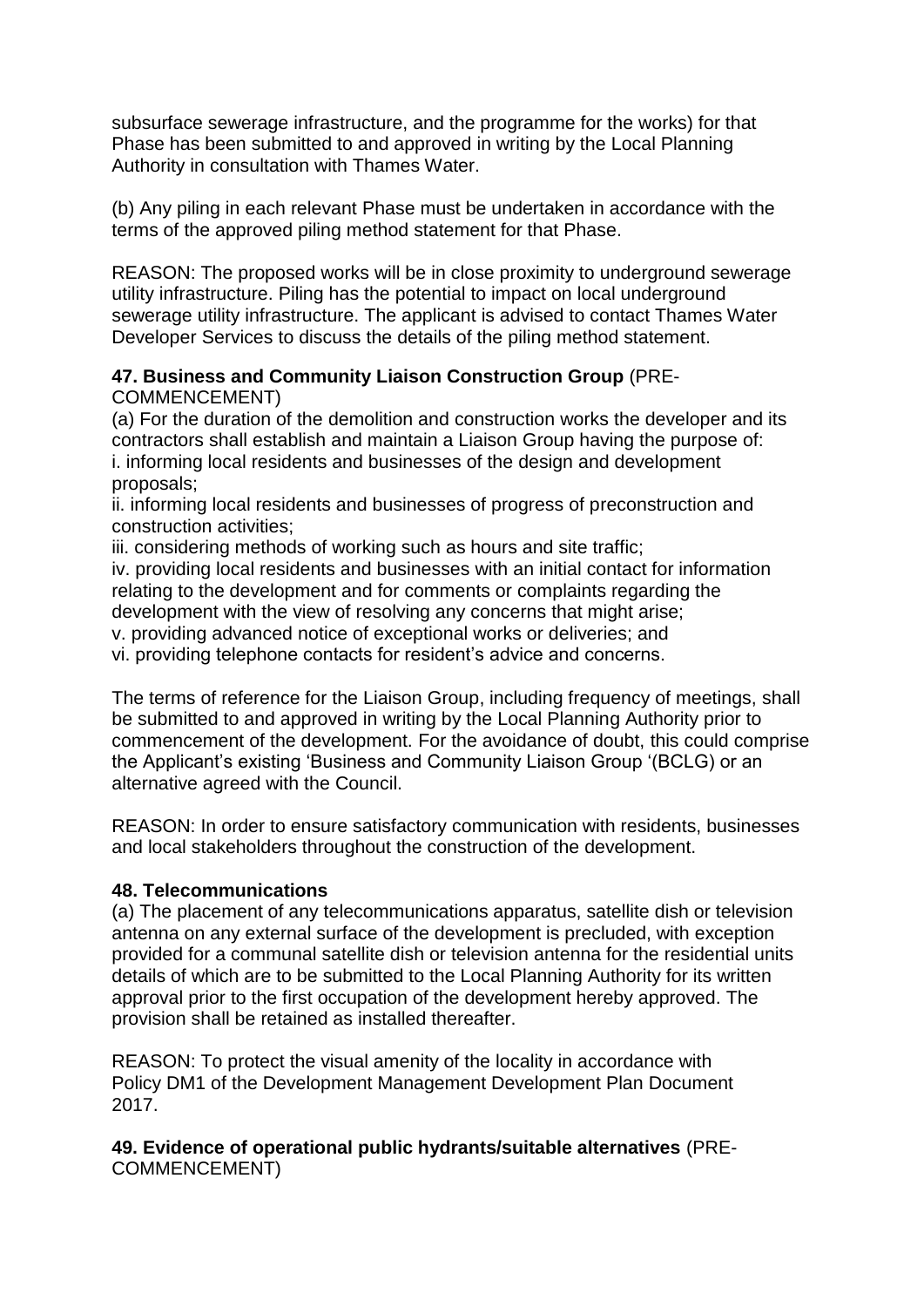Details demonstrating that the public hydrants proposed to service the development are operational and sufficient shall be submitted to the Local Planning Authority (LPA) for its written approval prior to commencement of the development hereby approved. If it cannot be demonstrated that the public hydrants are fit for purpose, then satisfactory alternative solutions must be proposed and approved in writing by the LPA. The approved provision shall be retained thereafter and kept functional for the lifetime of the development.

REASON: To ensure that the development incorporates the necessary fire safety measures and in order to accord with the Mayor's London Plan Policy D12.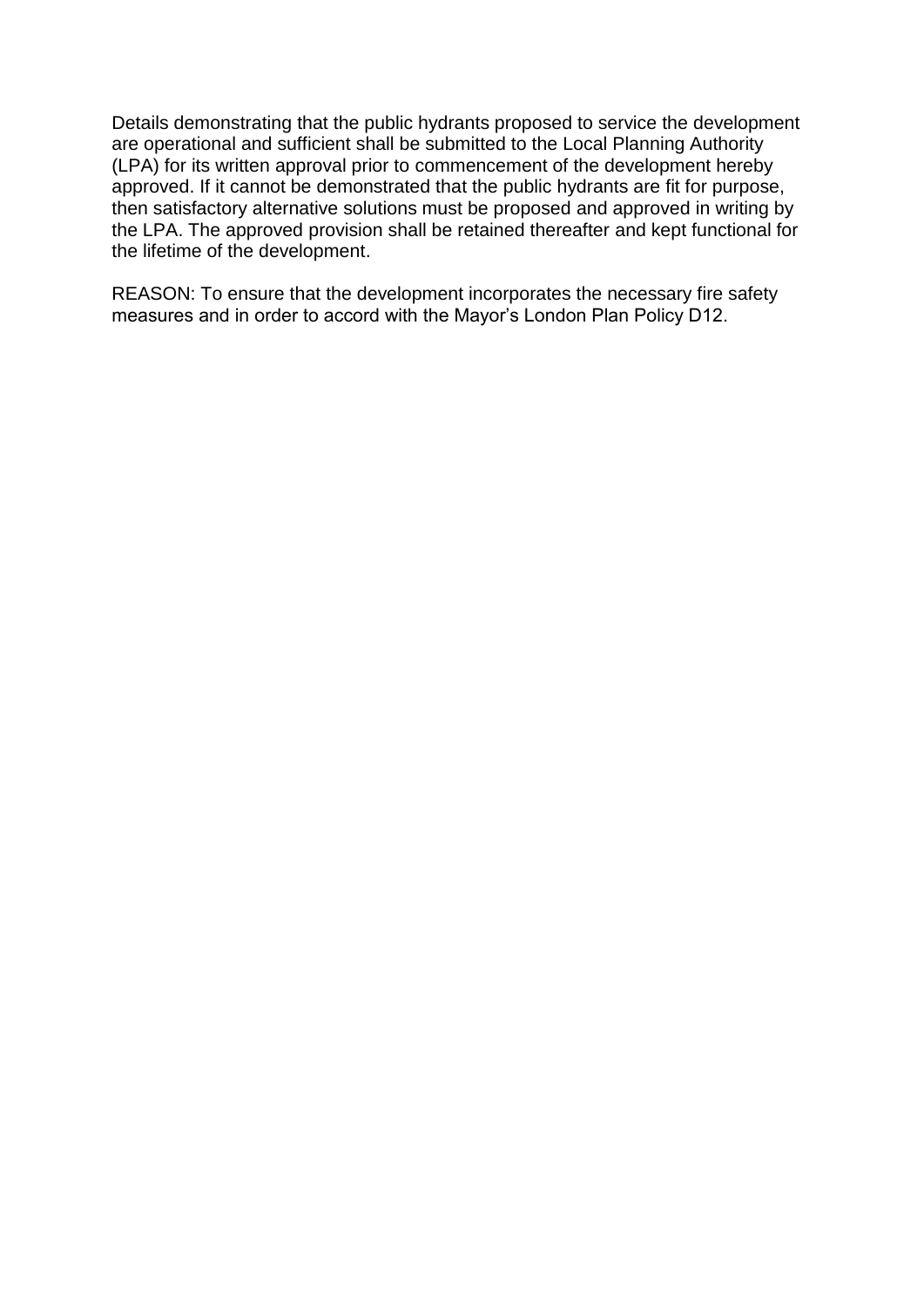### INFORMATIVES

1. Working with the applicant. In dealing with this application the Council has implemented the requirement in the National Planning Policy Framework to work with the applicant in a positive and proactive way. We have made available detailed advice in the form of our development plan comprising the London Plan 2021, the Haringey Local Plan 2017 along with relevant SPD/SPG documents, in order to ensure that the applicant has been given every opportunity to submit an application which is likely to be considered favourably. In addition, where appropriate, further guidance was offered to the applicant during the consideration of the application.

2. Community Infrastructure Levy. The applicant is advised that the proposed development will be liable for the Mayor of London and Haringey CIL. Based on the information given on the plans, the Mayor's CIL would be £312,582 and (based on the current Haringey CIL charge rate for the Eastern Zone of £15 per square metre (£20.90 with indexation) the Haringey CIL charge would be £190,288, giving a total of £502,870. This will be collected by Haringey after the scheme is implemented and could be subject to surcharges for failure to assume liability, for failure to submit a commencement notice and/or for late payment, and subject to indexation in line with the construction costs index.

Note: The CIL rates published by the Mayor and Haringey in their respective Charging Schedules have been inflated in accordance with the CIL regulations by the inflation factor within the table below

3. Hours of Construction Work. The applicant is advised that under the Control of Pollution Act 1974, construction work which will be audible at the site boundary will be restricted to the following hours: -

 8.00am - 6.00pm Monday to Friday 8.00am - 1.00pm Saturday and not at all on Sundays and Bank Holidays.

4. Party Wall Act. The applicant's attention is drawn to the Party Wall Act 1996 which sets out requirements for notice to be given to relevant adjoining owners of intended works on a shared wall, on a boundary or if excavations are to be carried out near a neighbouring building.

5. Numbering New Development. The new development will require numbering. The applicant should contact the Local Land Charges at least six weeks before the development is occupied (tel. 020 8489 3472) to arrange for the allocation of a suitable address.

6. Asbestos Survey prior to demolition. Prior to demolition of existing buildings, an asbestos survey should be carried out to identify the location and type of asbestos containing materials. Any asbestos containing materials must be removed and disposed of in accordance with the correct procedure prior to any demolition or construction works carried out.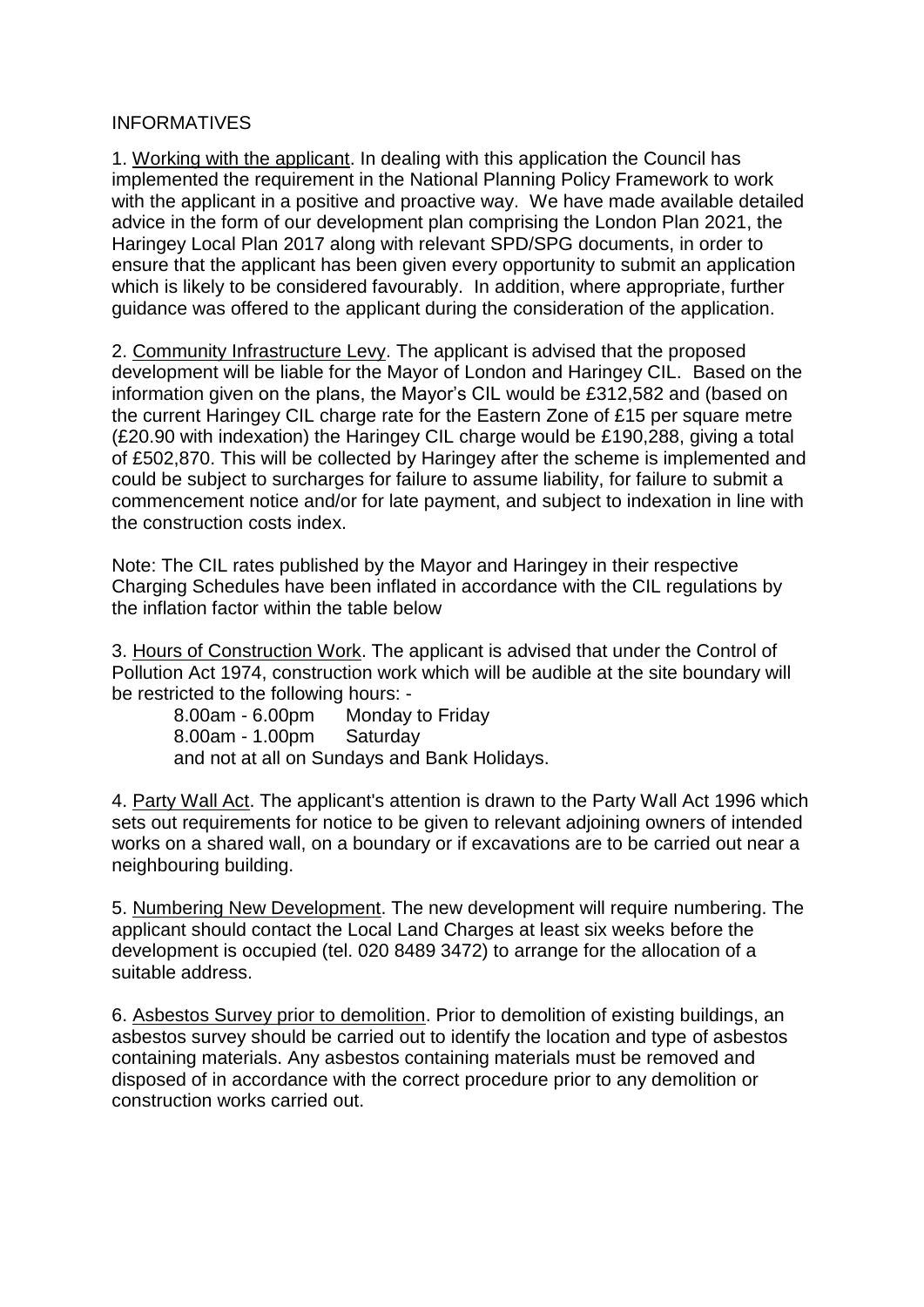7. Dust. The applicant must ensure that any issue with dust where applicable is adequately addressed so as to ensure that; the effects of the construction work upon air quality is minimised.

8. Written Scheme of Investigation – Suitably Qualified Person. Written schemes of investigation will need to be prepared and implemented by a suitably qualified professionally accredited archaeological practice in accordance with Historic England's Guidelines for Archaeological Projects in Greater London.

9. Deemed Discharge Precluded. The Condition addressing a Written Scheme of Investigation (WSI) is exempt from deemed discharge under schedule 6 of The Town and Country Planning (Development Management Procedure) (England) Order 2015.

10. Composition of Written Scheme of Investigation. Historic England GLAAS envisages that archaeological fieldwork would comprise the following:

#### Geoarchaeological Assessment and Coring

Geoarchaeology is the application of earth science principles and techniques to the understanding of the archaeological record. Coring involves boreholes drilled into the buried deposits to record (and sample) their characteristics, extent and depth. It can assist in identifying buried landforms and deposits of archaeological interest, usually by using the results in deposit models. Coring is often undertaken when the deposits of interest are too deep for conventional digging, or when large areas need to be mapped. It is only rarely used in isolation usually forming part of either an archaeological evaluation to inform a planning decision or the excavation of a threatened heritage asset.

#### **Evaluation**

An archaeological field evaluation involves exploratory fieldwork to determine if significant remains are present on a site and if so to define their character, extent, quality and preservation. Field evaluation may involve one or more techniques depending on the nature of the site and its archaeological potential. It will normally include excavation of trial trenches. A field evaluation report will usually be used to inform a planning decision (pre-determination evaluation) but can also be required by condition to refine a mitigation strategy after permission has been granted. The scope of the archaeological mitigation will depend on the results of the above phases of work. You can find more information on archaeology and planning in Greater London on our website This response only relates to archaeology. You should also consult Historic England's Development Management on statutory matters.

11. Disposal of Commercial Waste. Commercial Business must ensure all waste produced on site are disposed of responsibly under their duty of care within Environmental Protection Act 1990. It is for the business to arrange a properly documented process for waste collection from a licensed contractor of their choice. Documentation must be kept by the business and be produced on request of an authorised Council Official under Section 34 of the Act. Failure to do so may result in a fixed penalty fine or prosecution through the criminal Court system.